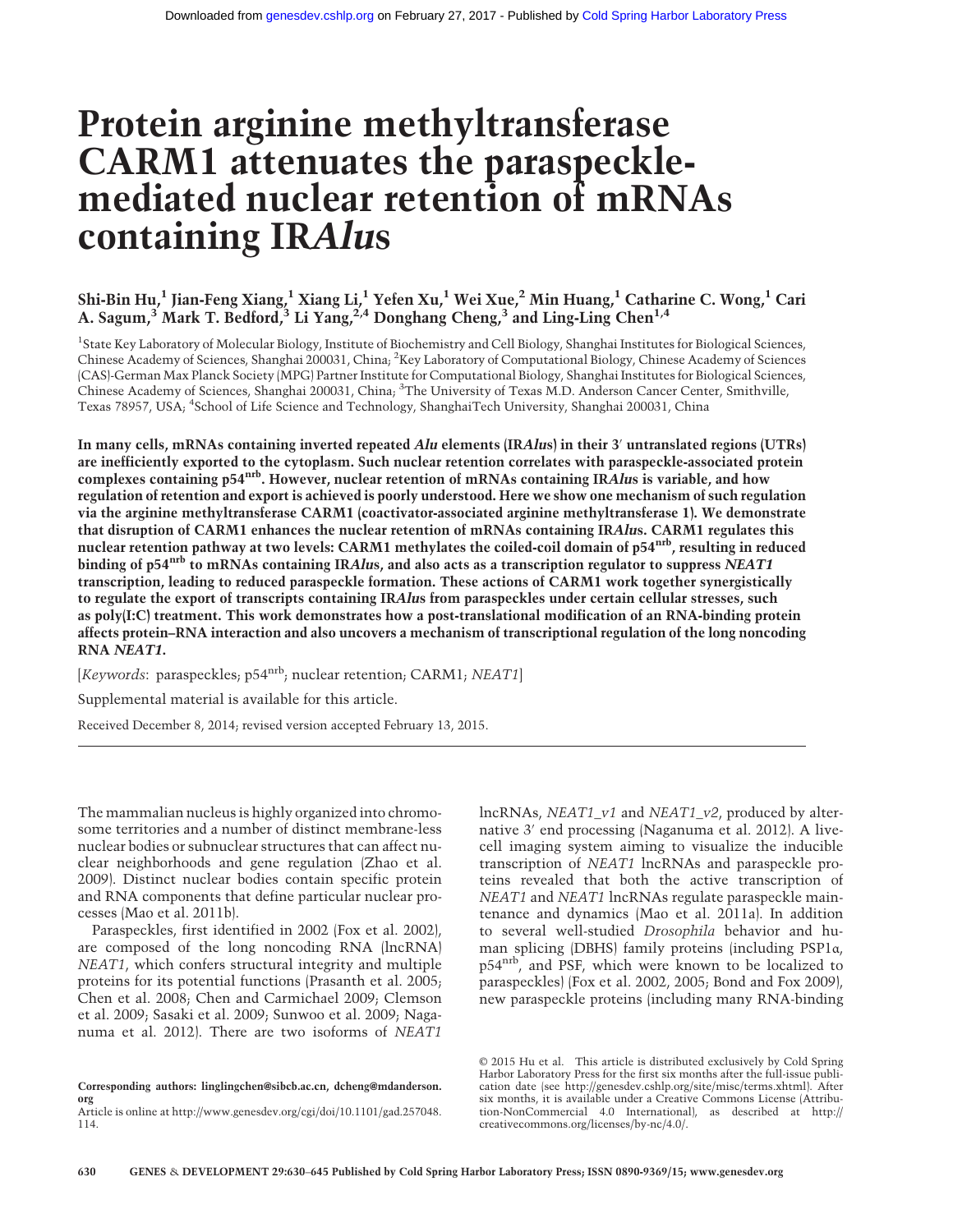proteins) were recently identified (Naganuma et al. 2012; West et al. 2014).

Recent studies have revealed that both NEAT1 lncRNAs and paraspeckle proteins can mediate the function of paraspeckles in gene regulation, although the detailed mechanisms remain to be fully defined. For example, the abundant NEAT1 RNA was shown to regulate transcription by sequestrating the paraspeckle protein PSF (Hirose et al. 2014; Imamura et al. 2014). Such sequestration of the transcriptional repressor PSF resulted in the activation of IL8 expression upon immune stimuli (Imamura et al. 2014) and ADARB2 transcription (Hirose et al. 2014). Moreover, genome-wide analyses recently revealed that NEAT1 can associate with hundreds of active chromatin sites (West et al. 2014), consistent with the view that paraspeckles may be involved in transcription regulation.

In addition to  $NEAT1$ -mediated regulation,  $p54<sup>nrb</sup>$  is involved in the paraspeckle-mediated nuclear retention of mRNAs containing inverted repeats in their 3′ untranslated regions (UTRs) (Prasanth et al. 2005; Chen et al. 2008; Chen and Carmichael 2009; Mao et al. 2011a; Elbarbary et al. 2013). The mouse CTN-RNA, which contains a dsRNA structure resulting from inverted short interspersed nuclear elements (SINEs) in its 3′ UTR, is retained in the nucleus and at least partially localized to paraspeckles (Prasanth et al. 2005). In human cells, hundreds of genes contain inverted repeated SINEs (mainly Alu elements) in their 3′ UTRs. Alu elements are unique to primates and account for almost all of the human SINEs and >10% of the genome. Their abundance leads to the frequent occurrence of inverted repeat structures (inverted repeated Alu elements [IRAlus]) in gene regions (Chen and Carmichael 2008). We reported previously that mRNAs containing IRAlus in their 3′ UTRs are retained in the nucleus in paraspeckles and in association with p54nrb (Chen et al. 2008; Chen and Carmichael 2009). Such regulation at paraspeckles in human cells was further demonstrated by live-cell imaging (Mao et al. 2011a). Therefore, this nuclear retention pathway of IRAlus in 3′ UTRs of genes provides an additional layer of gene regulation by sequestering otherwise mature mRNAs within the nucleus.

Interestingly, we and others observed that the nuclear retention of transcripts containing IRAlus is variable, with some such mRNAs located in the nucleus, while others are in the cytoplasm (Chen and Carmichael 2008; Chen et al. 2008; Hundley et al. 2008; Elbarbary et al. 2013). How is such nuclear retention of mRNAs containing IRAlus at paraspeckles achieved and regulated? Earlier observations suggested that the mouse CTN-RNA is retained in the nucleus until cell stress occurs, resulting in the cleavage and removal of its 3′ UTR nuclear retention signal (inverted repeats of murine SINEs) by an unknown mechanism. The truncated message is then transported efficiently to the cytoplasm for translation (Prasanth et al. 2005). However, some mRNAs containing IRAlus were seen in the cytoplasm (Chen et al. 2008; Hundley et al. 2008; Elbarbary et al. 2013), implying that other mechanisms may be involved in the release of

paraspeckle-mediated nuclear retention of mRNAs containing IRAlus. For instance, it had been shown recently that the dsRNA-binding protein Staufen 1 competed with p54<sup>nrb</sup> for the binding to 3<sup>'</sup> UTR IRAlus, resulting in an enhanced nuclear export and translation of these RNAs (Elbarbary et al. 2013). Another hypothesis is that post-translational modifications on p54<sup>nrb</sup> could alter its binding activity to mRNAs containing IRAlus.

CARM1 (coactivator-associated arginine methyltransferase), also known as PRMT4, was the first identified nuclear receptor coactivator in a family of nine PRMT members (PRMT1–9) (Bedford and Clarke 2009). CARM1 methylates histone H3 at Arg17, generating a docking site for the recruitment of the methylarginine effector TDRD3 (Yang et al. 2010). CARM1 also methylates many nonhistone proteins that play important roles in a number of biological processes, including transcriptional regulation (Chen et al. 1999), mRNA splicing (Cheng et al. 2007), muscle differentiation (Chen et al. 2002), adipocyte differentiation (Yadav et al. 2008), and T-cell development (Li et al. 2013).

Here we describe a new mechanism of gene regulation by CARM1. Disruption of CARM1 significantly enhances the nuclear retention of mRNAs containing IRAlus. We demonstrate that CARM1 regulates the nuclear retention of mRNAs containing IRAlus in paraspeckles at two levels. On the one hand, CARM1 methylates p54<sup>nrb</sup>, resulting in the reduced binding capability to mRNAs containing IRAlus; on the other hand, CARM1 suppresses NEAT1 transcription and paraspeckle formation. Actions of CARM1 at these two levels synergistically work together to regulate the export of transcripts containing IRAlus from paraspeckles under certain cellular stresses, such as poly(I:C) treatment. This represents one of a few examples where post-translational modification of an RNA-binding protein affects protein–RNA interaction and gene regulation. In addition, it shows how transcriptional regulation of the lncRNA NEAT1 can occur.

## Results

## p54nrb is methylated by CARM1

Very few substrates for CARM1 have been characterized, which limits the understanding of the roles of this enzyme. The identification of the repertoire of substrates for CARM1 is an essential step toward a complete understanding of its biological functions. CARM1 substrates are methylated in wild-type mouse embryonic fibroblast (MEF) cells but remain unmethylated in CARM1 knockout cells. Thus, the CARM1 knockout nuclear extracts are good substrates for in vitro methylation assays that would allow the identification of additional CARM1 substrates. We performed in vitro methylation assays using acid-extracted histones from the nuclei of wild-type and CARM1−/<sup>−</sup> MEFs as substrates and GST-CARM1 as an enzyme. The reaction mixtures were then run on an SDS-PAGE gel, and the indicated protein bands corresponding to potential CARM1 substrates were used for trypsin digestion and subsequent mass spectrometry (MS). Of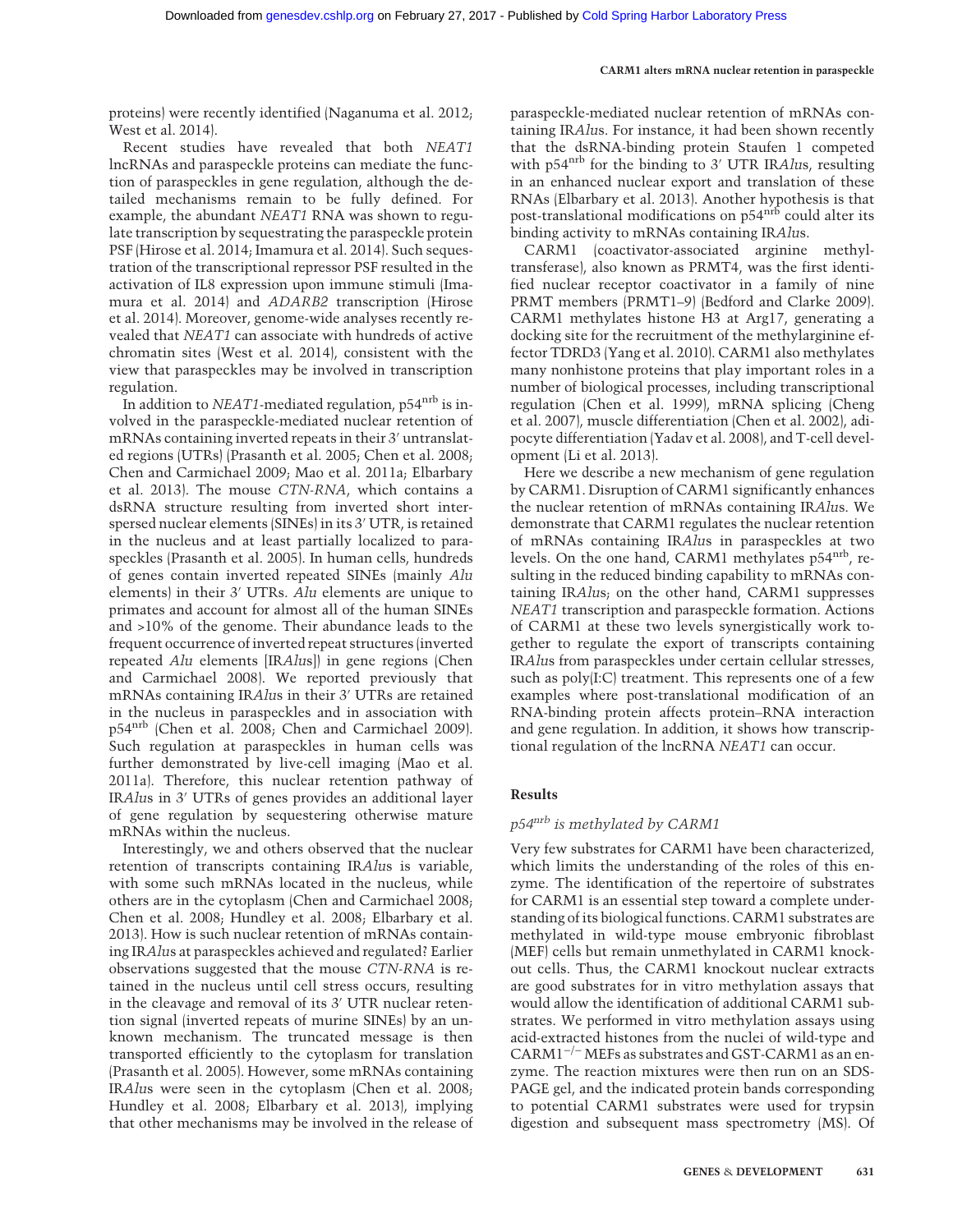the six identified substrates found in duplicated experiments, PABP1 (Lee and Bedford 2002) and SmB (Cheng et al. 2007) were previously described as CARM1 substrates. Interestingly, p54<sup>nrb</sup>, the well-known paraspeckle component, was also identified as a new CARM1 substrate and was chosen for further study (Fig. 1A).

p54<sup>nrb</sup> as a substrate of CARM1 was further validated by CARM1 in vitro methylation of Escherichia coli-expressed histidine-tagged p54nrb (Fig. 1B). Furthermore, a pan-screening for the activity of arginine methylase family members on p54<sup>nrb</sup> revealed that PRMT1 and PRMT6 could also methylate p54nrb, but the reaction of CARM1 on p54nrb was the strongest (Supplemental Fig. S1A). Moreover, the in vitro methylation of p54<sup>nrb</sup> truncations revealed that multiple arginine methylation sites on p54nrb were enriched in the coiled-coil domain and the C-terminal region of the protein (Supplemental Fig. S1B).

To identify the specific methylation sites catalyzed by CARM1, we developed CARM1 knockdown HeLa and HEK293 cell lines (Supplemental Fig. S2A). Flag-tagged p54<sup>nrb</sup> was expressed in scramble shRNA-treated (scramble) and CARM1 shRNA-treated (CARM1 knockdown) cell lines, and then immunoprecipitation by anti-Flag was performed (Supplemental Fig. S2B) followed by MS analysis. Multiple methylation sites in p54<sup>nrb</sup> were identified from MS (Supplemental Fig. S2C). Among these sites, R357, R365, and R378 were present in the anti-Flag precipitated complex in scramble cell lines but little in CARM1 knockdown cell lines (Supplemental Fig. S2D; data not shown), confirming that they are CARM1-methylated sites on  $p54<sup>nrb</sup>$ . In vitro methylation assays of  $p54<sup>nrb</sup>$  mutants in which these arginines were replaced with lysines further confirmed that R357, R365, and R378 were the major sites methylated by CARM1 (Fig. 1C).



Figure 1. p54<sup>nrb</sup> is methylated by CARM1.  $(A)$  p54<sup>nrb</sup> is a CARM1 substrate. Acid-extracted histones from CARM1 wild-type (wt;  $+/-$ ) and knockout  $(-/-)$ MEFs were used as substrates, and GST-CARM1 was used as an enzyme to perform standard in vitro methylation assays. Reactions were done in duplicate, separated on SDS-PAGE, and transferred to PVDF membranes for fluorography and Ruby staining. The indicated methylated proteins were processed for protein identification using MS.  $(B)$  p54<sup>nrb</sup> is methylated in vitro by recombinant CARM1. In vitro methylation reactions were performed using recombinant His-tagged p54nrb with recombinant GST-CARM1 in the presence of [3H]Ado-Met. Reactions were separated on SDS-PAGE and transferred to PVDF membranes for fluorography, Coomassie blue gel staining, and immunoblotting with anti-His antibody. (C) Lysine replacement of Arg357 and Arg365 (R357K, 365K) and of Arg378 and Arg383 (R378K, 383K) reduces p54nrb methylation. Mutants of p54<sup>nrb</sup> were made as indicated by MS results and expressed as His-tagged fusion proteins. Purified His-p54nrb mutants were incubated with GST-CARM1 in the presence of  $[{}^{3}H]$ AdoMet. Methylated proteins were separated by SDS-PAGE and visualized by fluorography. The same membrane was subjected to Ponceau staining to verify equal loading. Note that R383 was not identified by MS

but was included in the mutation assay. (D) p54<sup>nrb</sup> interacts with CARM1. HeLa cells expressing Flag-p54<sup>nrb</sup> or Flag-EGFP (control) were immunoprecipitated with anti-Flag antibody and then immunoblotted with anti-Flag, anti-p54<sup>nrb</sup>, anti-PSF, anti-CARM1, and anti-PRMT6. Note that p54nrb specifically interacted with CARM1 but not PRMT6 in vivo. (IgGH) IgG heavy chain; (IgGL) IgG light chain. (E) RNA-independent interaction of p54<sup>nrb</sup> and CARM1 in HeLa cells. Total extracts of HeLa cells treated with RNase A were immunoprecipitated with CARM1 antibody or mock antibody and then immunoblotted with anti-CARM1 and anti-p54<sup>nrb</sup>. (F) p54<sup>nrb</sup> and CARM1 colocalize in HeLa cells. HeLa cells were stained with anti-p54nrb and anti-CARM1 antibodies. DAPI was used to indicate DNA. (G) CARM1 is a new component of paraspeckles. RNA in situ hybridization (ISH) was performed with digoxigenin (Dig)-labeled antisense NEAT1 probe (green) in HeLa cells, and representative images are shown. CARM1 and p54nrb are in red. NEAT1 colocalizes with CARM1 (top panels) and p54<sup>nrb</sup> (bottom panels).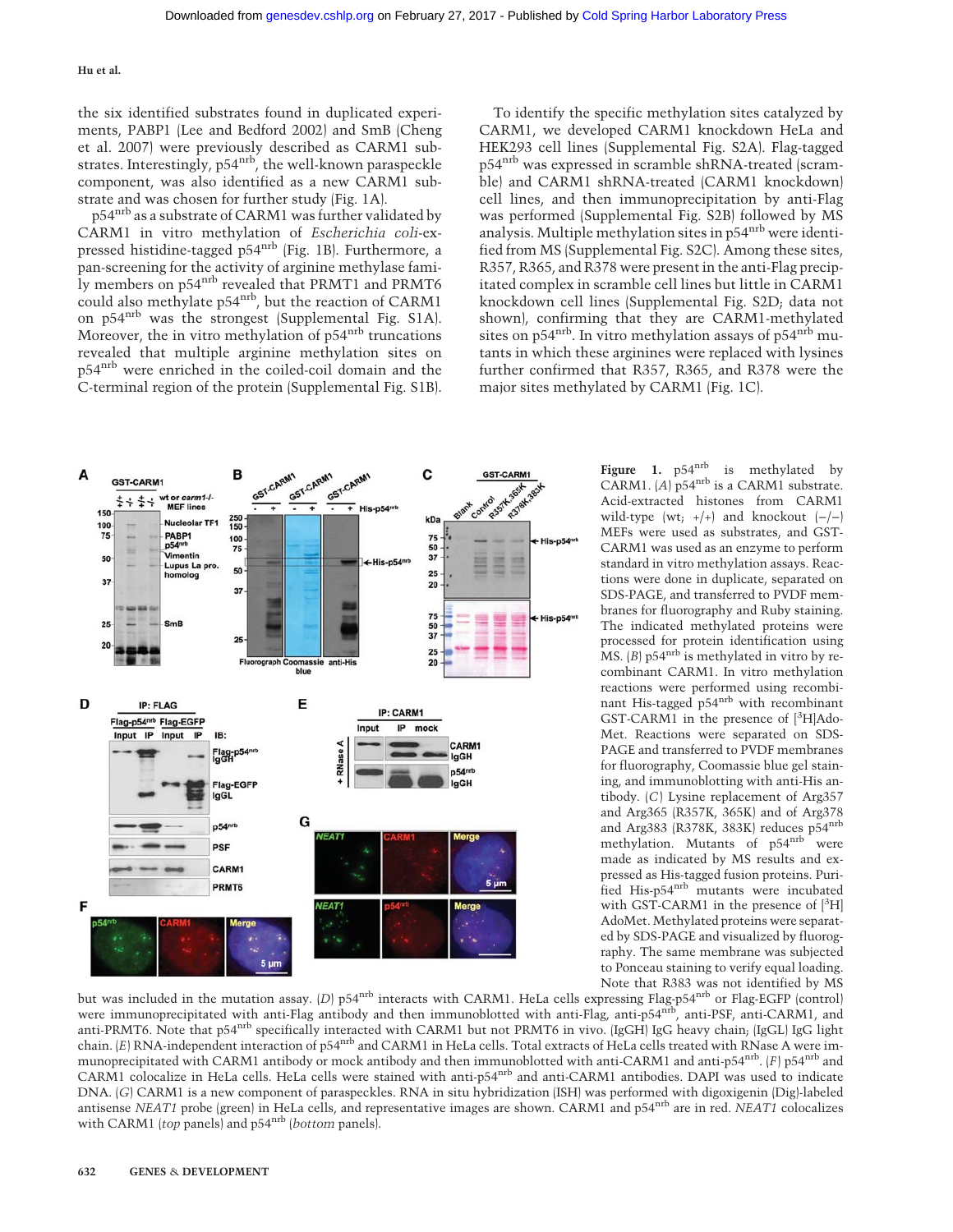The coimmunoprecipitation (co-IP) assays between p54nrb and CARM1 performed in HeLa (Fig. 1D,E) and HEK293 (data not shown) cells both revealed that they interacted with each other endogenously. CARM1 was detected in the Flag-p54<sup>nrb</sup> immunoprecipitation complexes and vice versa (Fig. 1D,E). Importantly, the co-IP was still detectable in the presence of RNase A (Fig. 1E). Colocalization of the endogenous p54<sup>nrb</sup> and CARM1 further revealed that they colocalized in the nucleus in HeLa cells (Fig. 1F) and largely within paraspeckles, as revealed by NEAT1 RNA in situ hybridization (ISH) and CARM1 immunostaining (Fig. 1G). Together, these results suggest that  $p54^{nrb}$  is a new substrate for CARM1 and that p54<sup>nrb</sup> methylation by CARM1 may occur within paraspeckles.

## CARM1 deficiency leads to enhanced nuclear retention of mRNAs containing IRAlus

We next asked whether p54<sup>nrb</sup> methylation by CARM1 could alter paraspeckle-associated p54<sup>nrb</sup> function. Since p54nrb is involved in the nuclear retention of mRNAs containing IRAlus in their 3′ UTRs (mRNA-IRAlus) (Chen et al. 2008; Mao et al. 2011a), we first performed mRNA nuclear retention assays in the scramble and CARM1 knockdown cell lines with mRNA-IRAlus reporter constructs as previously described (Chen et al. 2008). Constructs with a single Alu element or IRAlus (originally from the 3′ UTR of the Nicn1 gene) in the 3′ UTR of egfp mRNA were individually transfected into the scramble and CARM1 knockdown HeLa cells. Consistent with previous reports (Chen et al. 2008; Mao et al. 2011a), the expression of EGFP protein was repressed by IRAlus, but not by a single Alu, in the 3′ UTR of egfp (Fig. 2A,B). This repressed EGFP expression was largely due to the nuclear retention of egfp-IRAlus (Fig. 2A,B).

Strikingly, the EGFP fluorescence in CARM1 knockdown cells transfected with the EGFP-IRAlus construct was much more significantly reduced than that in scramble cells (Fig. 2A). This enhanced repression effect was also confirmed by Western blotting with anti-GFP antibody (Fig. 2A, top right panels, lanes 2,4). Meanwhile, Northern blotting of transcripts of egfp from the same batch of transfected HeLa cells revealed that both transfections yielded comparable or higher levels of egfp mRNAs (Fig. 2A, bottom right panels, lanes 2,4), suggesting that the observed enhanced EGFP expression repression in CARM1 knockdown cells is post-transcriptional. We also observed similar phenomena using other constructs containing inserts of a single Alu element or IRAlus derived from the 3′ UTR of the Lin28 gene in the 3′ UTR of egfp mRNA (Supplemental Fig. S3A,B) and in other cell lines, such as in the scramble and CARM1 stable knockdown HEK293 cells (Supplemental Fig. S4A,B).

What mechanism accounts for reduced EGFP expression in CARM1 knockdown cells? Further analyses revealed that CARM1 knockdown strikingly enhanced the sequestration of mRNAs containing 3′ UTR IRAlus

in the nucleus. First, nuclear/cytoplasmic (N/C) RNA fractionation analyses in scramble and CARM1 knockdown cells individually transfected with egfp-Alu or egfp-IRAlus constructs clearly showed that egfp-IRAlus mRNA was more efficiently retained in the nuclei of CARM1 knockdown cells than those in the nuclei of scramble cells (Fig. 2B, left panels [lanes 3,4,7,8] and right panel), while the N/C ratio of egfp-Alu mRNA was not altered (Fig. 2B, left panels [lanes 1,2,5,6] and right panel). Second, visualization of the subcellular distribution of egfp-IRAlus in scramble and CARM1 knockdown cells by RNA ISH at the single-cell level revealed that egfp mRNAs with IRAlus were more highly enriched in the nucleus in CARM1 knockdown cells than those in scramble cells (Fig. 2C). Third, if CARM1 were essential for the paraspeckle-associated mRNA-IRAlus nuclear retention, we would expect to observe that the endogenous mRNA-IRAlus would have a different fate in CARM1 depletion cells. There are hundreds of mRNAs containing IRAlus in their 3′ UTRs (Chen et al. 2008), and we chose a number of mRNAs that contain IRAlus in their 3′ UTRs and are expressed well in HeLa and HEK293 cells (nicn1, icmt, mrpl30, and pccb) (Supplemental Fig. S5). For each of these mRNAs, CARM1 knockdown resulted in more efficient retention in the nucleus in both cell lines (Fig. 2D,E; Supplemental Figs. S4D, S6), while the N/C distribution of actin mRNA remained unchanged. For experiments shown in these figures, we used PCR probes that specifically recognize mRNAs with the extended 3' UTRs that contain IRAlus (Supplemental Fig. S5). Note that the longer isoform of each of the mRNAs containing IRAlus examined increased its N/C ratio after knockdown of CARM1 (Fig. 2D; Supplemental Figs. S4D, S6A). We further used Northern blotting to confirm the subcellular distribution of two such endogenous mRNAs: nicn1 (Fig. 2E) and icmt (Supplemental Fig. S6B). The long isoform of *nicn1* contains one pair of IRAlus in its 3′ UTR, but the short isoform lacks IRAlus. Correspondingly, the nicn1 long isoform is preferentially localized to the nucleus, while the short one is almost exclusively cytoplasmic (Fig. 2E; Chen et al. 2008). Importantly, knockdown of CARM1 increased the amount of nicn1 long isoform retained in the nucleus (Fig. 2E), while the subcellular distribution of the *nicn1* short isoform and actin mRNA remained unaltered (Fig. 2E). Such altered nuclear retention regulation by CARM1 was also seen in another examined endogenous mRNA, icmt (Supplemental Fig. S6B), by Northern blotting. Together, these results demonstrate that the absence of CARM1 leads to an enhanced nuclear retention of mRNAs containing 3′ UTR IRAlus.

Recently, NEAT1 was shown to bind to hundreds of active chromatin sites in MCF7 cells (West et al. 2014). We found that ∼40% of such genes contain at least one pair of IRAlus in their 3′ UTRs expressed in MCF7 cells (Fig. 2F), implying that these transcribed nascent RNAs and corresponding mRNAs with 3′ UTR IRAlus are located close to paraspeckles and thus are capable of association with paraspeckle protein  $p54^{nrb}$  for their nuclear retention.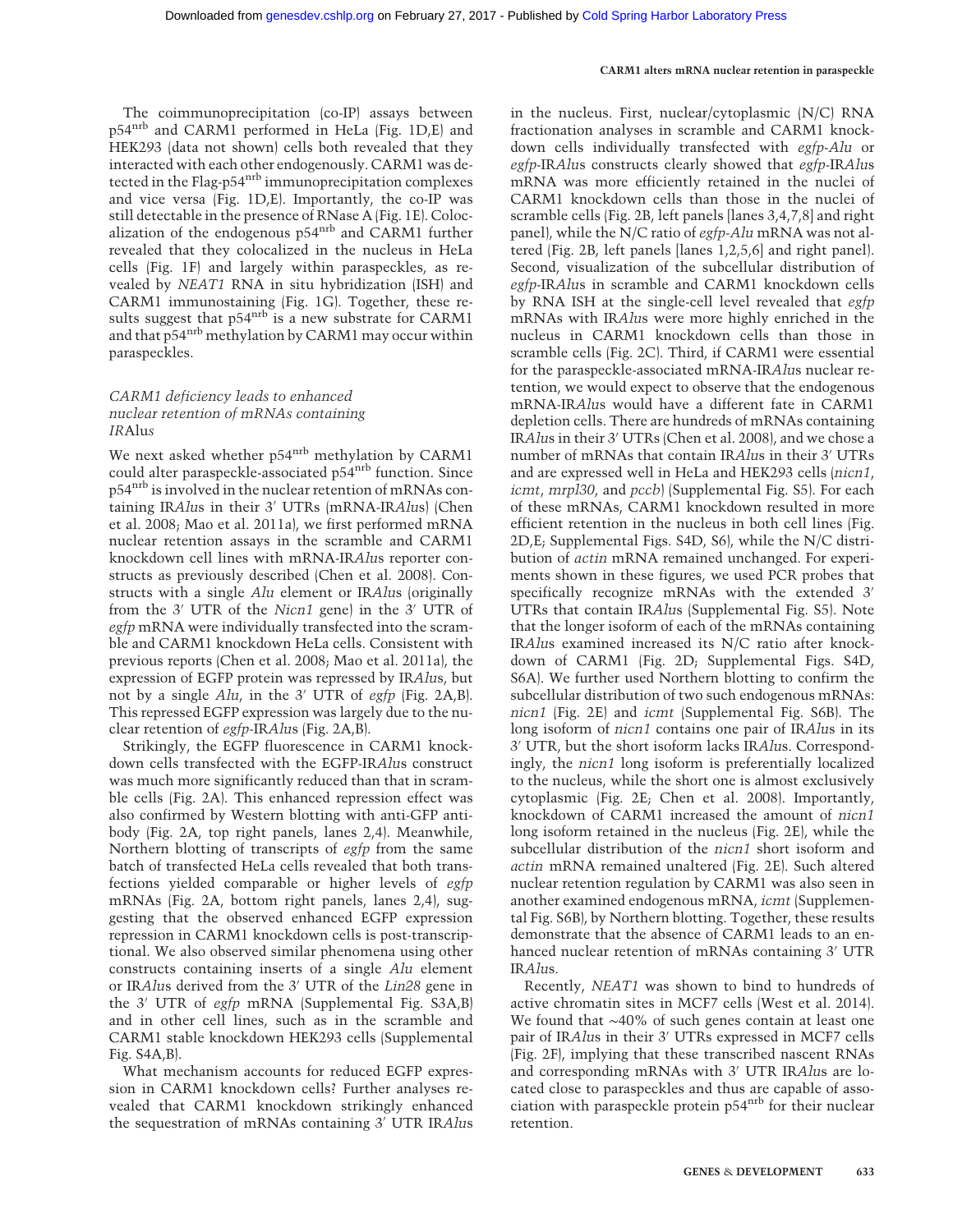

Figure 2. CARM1 deficiency enhances nuclear retention of mRNAs containing IRAlus. (A) CARM1 knockdown (KD) suppresses EGFP expression of egfp mRNA containing IRAlus in its 3′ UTR. (Left) IRAlus and Alu from the 3′ UTR of Nicn1 were inserted into the 3' UTR of egfp mRNA (Chen et al. 2008). Stable HeLa cell lines with the scramble shRNA treatment and CARM1 knockdown were transfected with the indicated plasmids, and fluorescence was observed 24 h after transfection. (FL) Fluorescence; (BF) bright field. (Middle) The expression of EGFP and transcripts of egfp from the same batch of transfected HeLa cells as described in the left panels was investigated by Western blotting by probing with anti-EGFP antibody and by Northern blotting by probing with a Dig-labeled egfp fragment. Actin was used as loading control for Western blotting. Equivalent amounts of total RNAs were loaded for Northern blotting as indicated by 28S and 18S rRNAs. (Right) The relative translation efficiency (the relative intensity of each corresponding band from Western blotting and Northern blotting shown in the middle panels) of egfp-Alu mRNA and mRNA with egfp-IRAlus in scramble and CARM1 knockdown cells. (B) CARM1 deficiency significantly enhances the nuclear retention of egfp mRNA with IRAlus. (Left) Cytoplasmic and nuclear RNAs were isolated from the same batch of transfected HeLa cells used in A and then resolved on a denaturing agarose gel. Transcripts of egfp-tagged RNAs were probed with a Dig-labeled egfp fragment.  $tRNA<sup>lys</sup>$  and 45S rRNA were used as markers for cytoplasmic/nuclear RNA isolation. Equivalent amounts of RNAs from different subcellular compartments were loaded as indicated by 28S and 18S

rRNAs. (Right) The relative subcellular distribution of RNAs with IRAlus or single Alu-containing RNAs was quantified from the left panels by ImageJ and normalized to the relative amount of  $tRNA<sup>lys</sup>$ . The ratio was obtained by comparing the value of each nuclear-retained fractionation with those of the cytoplasmic distributed RNAs. (C) Enhanced egfp mRNAs with IRAlus are retained in the nucleus upon CARM1 deficiency, as revealed by RNA ISH. (Left) The egfp mRNAs with IRAlus were probed with a Dig-labeled antisense egfp probe in HeLa cells transfected with the indicated plasmids, and representative images are shown. The white dotted line indicates the nucleus. (Right) Statistical analysis of the left panel. More than 300 transfected cells were analyzed after each transfection, and the P-value from a one-tailed t-test in the pairwise comparison is shown. (D) CARM1 knockdown enhances the nuclear retention of other endogenous mRNAs with IRAlus. RT-qPCR analyzed a number of other endogenous mRNAs with IRAlus using nuclear and cytoplasmic fractionated RNAs. Primers to detect RNAs with IRAlus were designed downstream from IRAlus in 3′ UTRs (Supplemental Fig. S5). The relative subcellular distribution of each RNA with IRAlus was normalized to the relative amount of actin mRNA. (E) CARM1 knockdown promotes the nuclear retention of endogenous nicn1 mRNA in HEK293 cells. (Top) A schematic drawing of transcripts of the Nicn1 gene containing two isoforms (Chen et al. 2008). (Bottom left) Note that the long isoform contains a pair of IRAlus in its 3' UTR and is preferentially retained in the nucleus. Cytoplasmic and nuclear RNA fractionation of scramble and CARM1 knockdown cells followed by Northern blotting to detect nicn1 mRNAs. tRNA<sup>lys</sup> and actin revealed a successful cytoplasmic and nuclear fractionation. Equivalent amounts of RNA from different compartments were loaded as indicated by 28S and 18S rRNAs. (Bottom right) The relative subcellular distribution of the long isoform of nicn1 mRNA was quantified from the left panels by ImageJ and normalized to the relative amount of nuclear actin mRNA from the same stripped membrane. (F) Genes containing IRAlus in 3' UTRs are enriched in the NEAT1-bound active chromatin sites. NEAT1 CHART-seq data in MCF7 cells were retrieved from West et al. (2014). Genes containing IRAlus in 3′ UTRs were identified from RefSeq by a home-brewed pipeline. In B, D, and E, error bars represent ±SD in triplicate experiments. (\*)  $P < 0.05$ ; (\*\*)  $P < 0.01$ ;  $n = 3$ .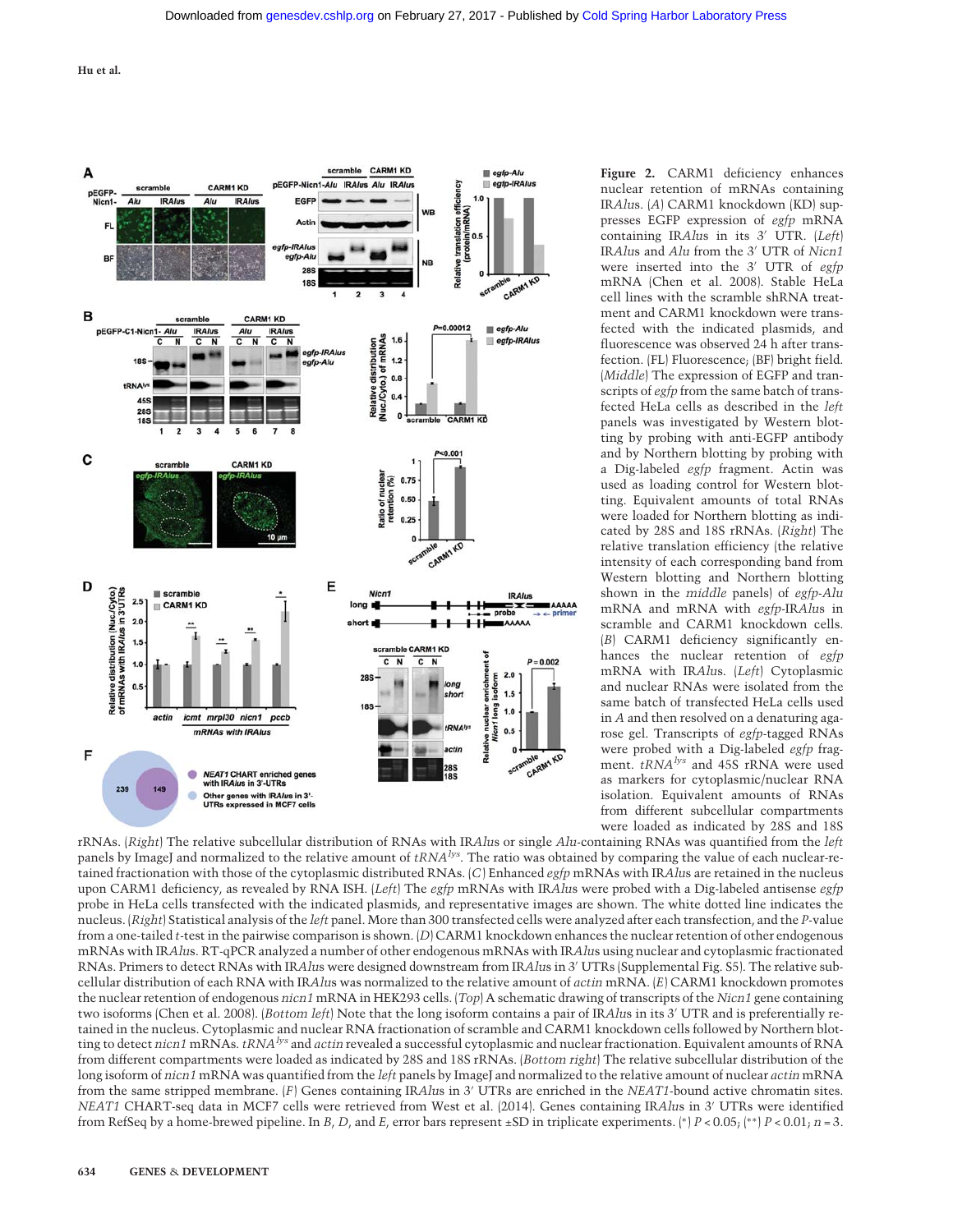S3, S4), knockdown of p54<sup>nrb</sup> enhanced Flag-mcherry expression (Fig. 3A, lane 4; Supplemental Fig. S7A) with a reduced nuclear retention of Flag-mcherry-IRAlus mRNAs (Fig. 3B). Double knockdown of CARM1 and p54nrb showed little change in both protein expression and mRNA nuclear retention (Fig. 3A [lane 3], B). These results confirm that the nuclear retention of mRNAs with 3′ UTR IRAlus is mediated by the paraspeckle-localized protein p54<sup>nrb</sup> and that CARM1 suppresses this nuclear

We next asked whether the catalytic activity of CARM1

retention pathway (Supplemental Fig. S7C).

## p54nrb methylation by CARM1 regulates nuclear retention of mRNAs containing IRAlus

The next question is whether this CARM1-regulated nuclear retention is dependent on p54<sup>nrb</sup>. To answer this question, we knocked down CARM1 or p54<sup>nrb</sup> and then followed the expression and the subcellular distribution of the IRAlus-containing reporter plasmid Flag-mcherry-IRAlus. The pair of IRAlus used in this construct is from the 3′ UTR of the Nicn1 gene (Chen et al. 2008). While knockdown of CARM1 reduced Flag-mcherry expression (Fig. 3A, lane 2; Supplemental Fig. S7A) with an enhanced nuclear retention of Flag-mcherry-IRAlus mRNAs (Fig. 3B), as other assays revealed (Fig. 2; Supplemental Figs.



is required for the observed nuclear retention. We expressed the wild-type or the catalytically inactive E266Q mutant of CARM1 (Lee et al. 2002) in scramble or Figure 3. IRAlus mRNA nuclear retention is achieved through p54nrb and requires the catalytic activity of CARM1. (A) IRAlus mRNAs nuclear retention is achieved through p54 $nrb}$ . (Top) A schematic drawing of Flag-mcherry-containing IRAlus in its 3′ UTR (Flag-mcherry-IRAlus). (Bottom) Knockdown of CARM1 (lane 2) or p54nrb (lane 4) or double knockdown of CARM1 and p54nrb (lane 3) in HeLa cells expressing Flag-mcherry-IRAlus, followed by Western blotting. Note that knockdown of CARM1 suppresses Flag-mcherry expression, while knockdown of p54<sup>nrb</sup> increases Flagmcherry expression. (B) The altered Flag-

mcherry protein expression in A corresponds to altered nuclear retention of transcripts of Flag-mcherry-IRAlus. The relative subcellular distribution of transcripts of Flag-mcherry-IRAlus from the same batch of transfected cells as described in A was investigated by RT-qPCR by probing mcherry. The level of nuclear retention was presented as the ratio of nuclear-retained transcripts of Flag-mcherry-IRAlus to those in the cytoplasm after normalization to the relative amount of actin mRNA in each fraction. The endogenous mRNA with 3′ UTR IRAlus was also assayed and normalized in the same way. (C) IRAlus mRNA nuclear retention is dependent on the catalytic activity of CARM1. Reintroduction of wild-type (WT) CARM1 or the catalytic inert E266Q-CARM1 into scramble (lanes 2,3) or

CARM1 knockdown (KD) (lanes 5,6) HeLa cells expressing Flag-mcherry-IRAlus, followed by Western blotting. Note that expression of wild-type CARM1 but not the E266Q-CARM1 in CARM1 knockdown cells could rescue the suppressed expression of Flagmcherry-IRAlus. (D) Altered Flag-mcherry protein expression in C corresponds to the altered nuclear retention of transcripts of Flagmcherry-IRAlus. The relative subcellular distribution of transcripts of Flag-mcherry-IRAlus and the endogenous mRNA with 3′ UTR IRAlus from the same batch of transfected cells as described in C were investigated by RT-qPCR. See B for details. (E) Mutation of CARM1 methylation sites on p54nrb enhances the p54nrb -mediated mRNA nuclear retention. Reintroduction of the lysine replacement of Arg357, Arg365, and Arg378 (R357K, R365K, and R378K) of p54nrb (p54nrb-MUT; lane 3) into p54nrb knockdown cells resulted in an enhanced mCherry suppression compared with that of wild-type p54<sup>nrb</sup> (lane 2), as revealed by Western blotting. (F) Altered Flag-mcherry expression in E corresponds to the altered nuclear retention of transcripts of Flag-mcherry-IRAlus. The relative subcellular distribution of transcripts of Flag-mcherry-IRAlus and the endogenous mRNA with 3′ UTR IRAlus from the same batch of transfected cells as described in E were investigated by RT-qPCR. See for details. In B, D, and F, error bars represent ±SD in triplicate experiments. (\*)  $P < 0.05$ ; (\*\*)  $P < 0.05$ ;  $0.01; n \ge 3.$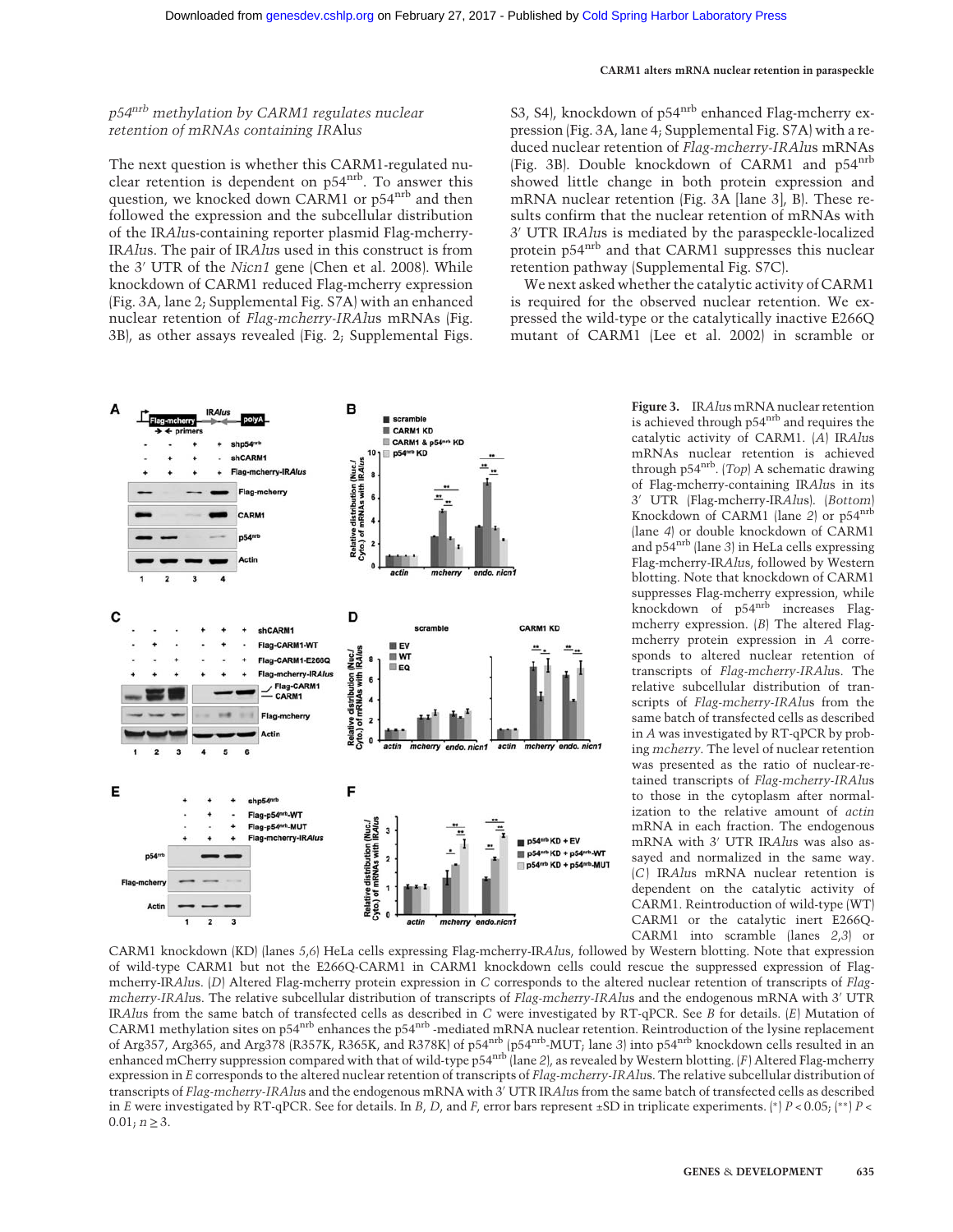CARM1 stable knockdown cell lines followed by the reporter assays described above (Fig. 3A,B). We found that reintroduction of the wild-type CARM1, but not the E266Q-CARM1, into CARM1 knockdown cells in which  $p54^{nrb}$  is largely unmethylated due to CARM1 knockdown could largely restore the reduced Flag-mcherry expression (Fig. 3C, lanes 4–6; Supplemental Fig. S7B), the enhanced nuclear retention of Flag-mcherry-IRAlus mRNAs, and the endogenous mRNA with 3′ UTR IRAlus (Fig. 3D). However, reintroduction of either wild-type or E266Q-CARM1 into scramble treated cells in which CARM1 exists and p54nrb is methylated had little effect on the reporter assay or the endogenous mRNA with 3′ UTR IRAlus (Fig. 3C [lanes 1–3], D).

Moreover, we set up to examine whether the p54<sup>nrb</sup> variant carrying the lysine replacement of Arg357, Arg365, and Arg378 (R357K, 365K, and R378K) that showed a reduced p54<sup>nrb</sup> methylation by CARM1 (Fig. 1C) could enhance the p54<sup>nrb</sup>-mediated mRNA nuclear retention. Reintroduction of the p54<sup>nrb</sup> variant that carries these three point mutants (R357K, 365K, and R378K) into p54<sup>nrb</sup> knockdown cells not only was able to restore the p54nrb function but also exhibited a stronger effect on protein expression suppression and the corresponding mRNA nuclear retention in the reporter assay (Fig. 3E,F). Meanwhile, a similar observation was also seen in the examined endogenous mRNA with 3′ UTR IRAlus (Fig. 3F). Together, these results strongly suggest that CARM1 methylation on  $p54$ <sup>nrb</sup> attenuates the  $p54$ <sup>nrb</sup>-mediated mRNA nuclear retention.

## The absence of CARM1 enhances the association of  $p54^{nrb}$  and mRNAs with IRAlus

How does p54nrb methylation by CARM1 alter mRNA nuclear retention? Since p54<sup>nrb</sup> can bind to IRAlus mRNAs and subsequently retain them in the nucleus (Prasanth et al. 2005; Chen et al. 2008; Mao et al. 2011a), we performed p54nrb RNA immunoprecipitation (RIP) assays to examine whether the methylation of p54<sup>nrb</sup> could alter its binding activity with the IRAlus mRNAs. Both formaldehyde cross-linking RIP and UV cross-linking RIP with the anti-p54<sup>nrb</sup> antibody in scramble and CARM1 knockdown cell lines revealed that the absence of CARM1 augmented the association of p54<sup>nrb</sup> and mRNAs with IRAlus (Fig. 4A,B). Importantly, the lysine replacement of Arg357, Arg365, and Arg378 (R357K, 365K, and R378K) of Flagp54nrb that showed a reduced p54nrb methylation by CARM1 (Fig. 1C) also increased its ability to bind to mRNAs with IRAlus compared with the wild-type Flagp54nrb (Fig. 4C), with an anti-Flag antibody UV cross-linking RIP in HeLa cells.

To further confirm that p54<sup>nrb</sup> unmethylated in its coiled-coil domain has an increased ability to bind to mRNA-IRAlus, we then performed a reciprocal pulldown assay by tagging an aptamer tRSA (Iioka et al. 2011) to IRAlus RNA (tRSA-IRAlus) (Fig. 4D). Following tRSA immunoprecipitation with nuclear extracts, we found that tRSA-IRAlus, but not the tRSA alone, was

preferentially associated with p54<sup>nrb</sup> (Fig. 4D). Overexpression of CARM1 resulted in reduced binding of tRSA-IRAlus with p54nrb (Fig. 4D), confirming that methylation by CARM1 on  $p54^{nrb}$  reduced its ability to bind to RNA-IRAlus. Moreover, the partially purified Flagp54<sup>nrb</sup>-MUT carrying the lysine replacements of R357K, 365K, and R378K significantly increased its ability to bind to the in vitro transcribed IRAlus compared with the wild-type protein (Fig. 4E). Since R357 and R365 are located at the coiled-coil domain and R378 is located very close to this domain at the C terminus of  $p54^{nrb}$  (Supplemental Fig. S2D), these results strongly suggest that methylation on  $p54$ <sup>nrb</sup> at or near the coiled-coil domain by CARM1 reduces its capability to associate with RNAs containing IRAlus.

## p54nrb methylation at or near the coiled-coil domain by CARM1 alters its binding to dsRNAs

How does unmethylated p54<sup>nrb</sup> bind to mRNAs with IRAlus? Since p54<sup>nrb</sup> is known to bind to inosine-containing RNAs (Zhang and Carmichael 2001), one possibility is that p54<sup>nrb</sup> binds to edited mRNA-IRAlus (Prasanth et al. 2005; Chen et al. 2008). However, some extensively adenosine (A)-to-inosine (I) edited mRNA-IRAlus were also exported to the cytoplasm (Prasanth et al. 2005; Chen et al. 2008; Hundley et al. 2008; Elbarbary et al. 2013), and knockdown of ADAR1 did not alter the nuclear retention of these RNAs (Elbarbary et al. 2013), indicating that  $p54^{nrb}$  can bind to RNAs by recognizing other RNA structures, such as dsRNAs formed by the IRAlus at the 3′ UTR of mRNAs. We therefore examined whether p54nrb could bind to dsRNAs and whether p54nrb methylation by CARM1 could selectively alter its binding to these molecules.

The in vitro binding assays revealed that full-length of  $p54<sup>nrb</sup>$  bound to both dsRNAs and ssRNAs (Fig. 5A); importantly, knockdown of CARM1 altered the binding ability of  $p54<sup>nrb</sup>$  to only dsRNAs but not to ssRNAs (Fig. 5A). With a newly developed antibody (620me) that specifically recognizes the methylated R357 and R365 on a p54<sup>nrb</sup> peptide (Fig. 5B, left panels), we found that the methylated p54<sup>nrb</sup> (620me) was enriched in ssRNA but was barely detected in dsRNA pull-downs (Fig. 5B, right panels). This observation further suggests that CARM1 methylation on p54<sup>nrb</sup> reduces its binding capacity to dsRNAs. Moreover, the partially purified  $Flag$ -p54 $m$ <sup>b</sup>-MUT carrying the lysine replacements of R357K, 365K, and R378K promoted its binding capability to the in vitro transcribed dsRNAs but showed little binding alteration to ssRNAs (Fig. 5C). These results thus support the notion that p54<sup>nrb</sup> methylation by CARM1 alters its binding to dsRNAs and that the unmethylated p54<sup>nrb</sup> binds more strongly to dsRNAs.

As it has been reported that p54<sup>nrb</sup> bound to ssDNAs (and RNAs) through its N terminus and to DNA through its C terminus (Yang et al. 1993), we speculated that the coiled-coil domain at the C terminus of p54<sup>nrb</sup> might mediate its binding to dsRNAs, such as mRNAs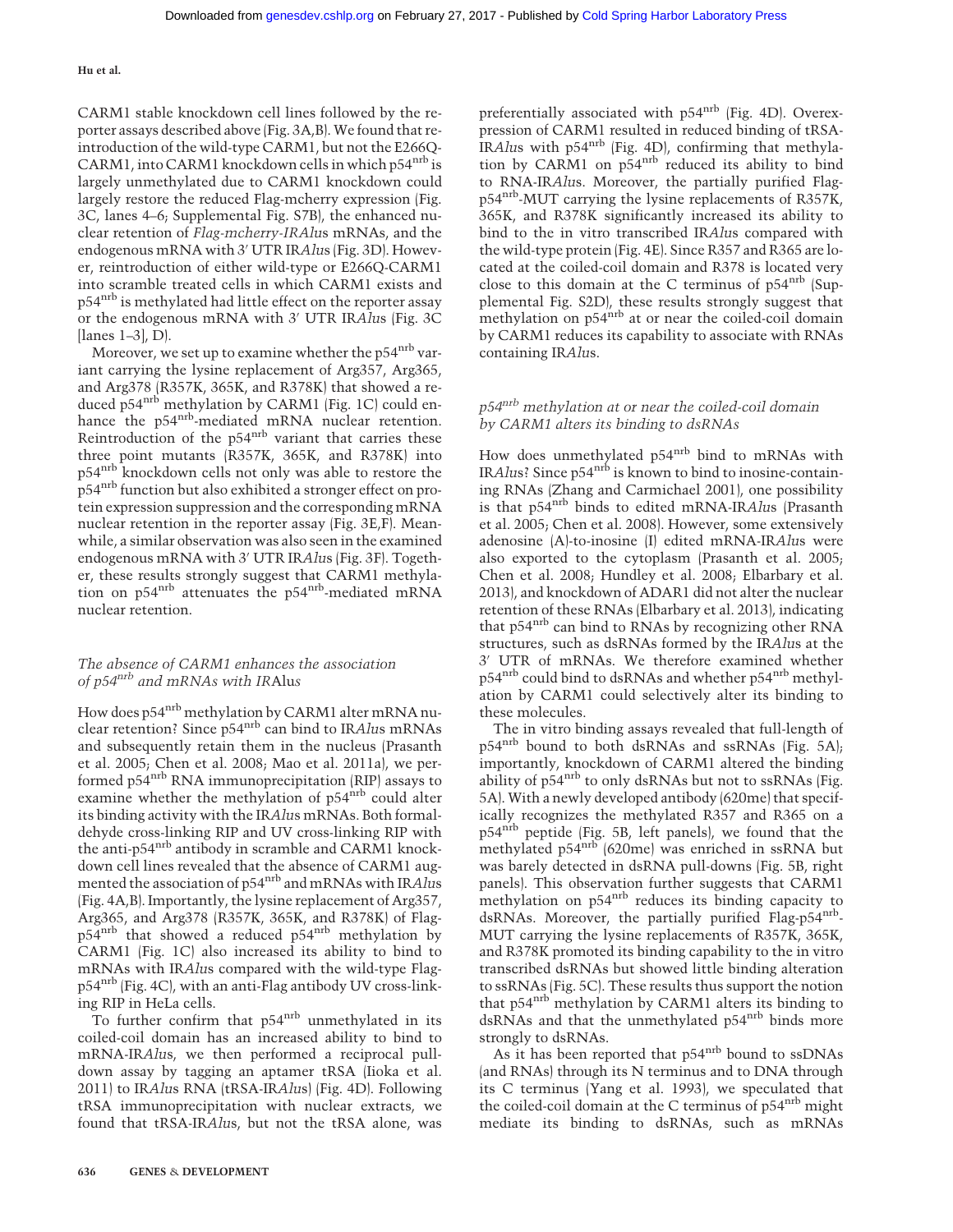

Figure 4.  $p54^{nrb}$  methylation reduces its ability to bind to IRAlus mRNAs. (A) CARM1 deficiency increases the association of p54nrb and the endogenous IRAlus mRNAs. The association between p54nrb and mRNAs with IRAlus was assayed by formaldehyde cross-linking RIP from scramble or CARM1 knockdown HeLa cells using anti-p54nrb and anti-IgG followed by RT-qPCR. Bar plots represent the fold enrichments of RNAs immunoprecipitated by anti-p54nrb or anti-IgG over the same amount of input across different samples, and error bars represent SD in triplicate experiments. Nucleolin mRNA was a control that does not bind to  $p54^{nrb}$ . (B) CARM1 deficiency increases the association of p54<sup>nrb</sup> and endogenous IRAlus mRNAs, as assayed by UV cross-linking RIP from scramble or CARM1 knockdown HeLa cells using anti-p54<sup>nrb</sup> and anti-IgG followed by RT-qPCR. See A for details. (C) Lysine replacement of Arg357, Arg365, and Arg378 (R357K, R365K, and R378K) of p54nrb (p54nrb-MUT) increases the association of p54nrb and endogenous IRAlus mRNAs. The interaction of p54<sup>nrb</sup> and endogenous IRAlus mRNAs was assayed by RIP in HeLa cells expressing Flag-p54nrb, Flag-p54nrb-MUT, or Flag-EGFP followed by RT-qPCR. See A for details. (D) CARM1 overexpression attenuates the interaction between p54<sup>nrb</sup> and IRAlus RNA. (Top) tRSA-RNA pull-downs (Iioka et al. 2011) using in vitro transcribed tRSA-tagged IRAlus RNAs were performed in nuclear extracts of 293 CARM1 Flp-in cells with or without 1 μg/mL doxycycline

(DOX) induction. (Middle) The quantitative analyses of the top panel from three independent experiments. (Bottom) CARM1 expression was induced upon the DOX treatment, as revealed by Western blotting. (E) Partially purified triple mutations of R357K, R365K, and R378K of p54<sup>nrb</sup> (p54<sup>nrb</sup>-MUT) exhibit increased ability to bind to IRAlus RNAs. (Left) A schematic drawing of the experimental flow. (Right) Flag-p54<sup>nrb</sup>-wt, but not Flag-EGFP, exhibited an ability to bind to Dig-labeled IRAlus RNA; Flag-p54<sup>nrb</sup>-MUT showed an enhanced ability to bind to IRAlus RNA.

containing IRAlus. This is indeed the case. Incubation of ssRNAs or dsRNAs with different Flag-tagged p54<sup>nrb</sup> truncations individually expressed in HeLa cells revealed that the truncation of p54<sup>nrb</sup> containing two RRM domains preferred to bind to ssRNAs, and the truncation of p54nrb with the addition of the coiled-coil domain exhibited a much higher capacity to bind to dsRNAs (Fig. 5D,E). Importantly, while the partially purified Flag-tagged p54<sup>nrb</sup> carrying only RRM domains showed little association to the in vitro transcribed IRAlus, the inclusion of the coiled-coiled domain to this truncation significantly increased its ability to bind to IRAlus (Fig.  $5F$ , confirming that the coiled-coil domain of  $p54<sup>nrb</sup>$ mediates its binding to dsRNAs, including mRNA-IRAlus. Together, these results strongly suggest that p54nrb methylation by CARM1 at or near the coiled-coil domain alters the interaction between dsRNAs and p54nrb via the coiled-coil domain.

#### CARM1 inhibits NEAT1 transcription and reduces paraspeckle formation

We showed that CARM1 methylated the coiled-coil domain of p54<sup>nrb</sup>, resulting in the reduced binding of p54<sup>nrb</sup> to mRNAs containing IRAlus. CARM1 is also known for its activity in transcription regulation (Chen et al. 1999). CARM1 largely functions as a transcriptional coactivator (Chen et al. 1999) but also acts as a transcriptional cosuppressor (Xu et al. 2001). We then asked whether the paraspeckle-localized CARM1 could also affect NEAT1 transcription.

Surprisingly, we found that in CARM1 knockdown stable cell lines, the expression of both isoforms of NEAT1 was increased (Fig. 6A). Correspondingly, the number of paraspeckles was also modestly increased in both CARM1 stable knockdown HeLa cells (Fig. 6B) and HEK293 cells (Fig. 6C). CARM1 chromatin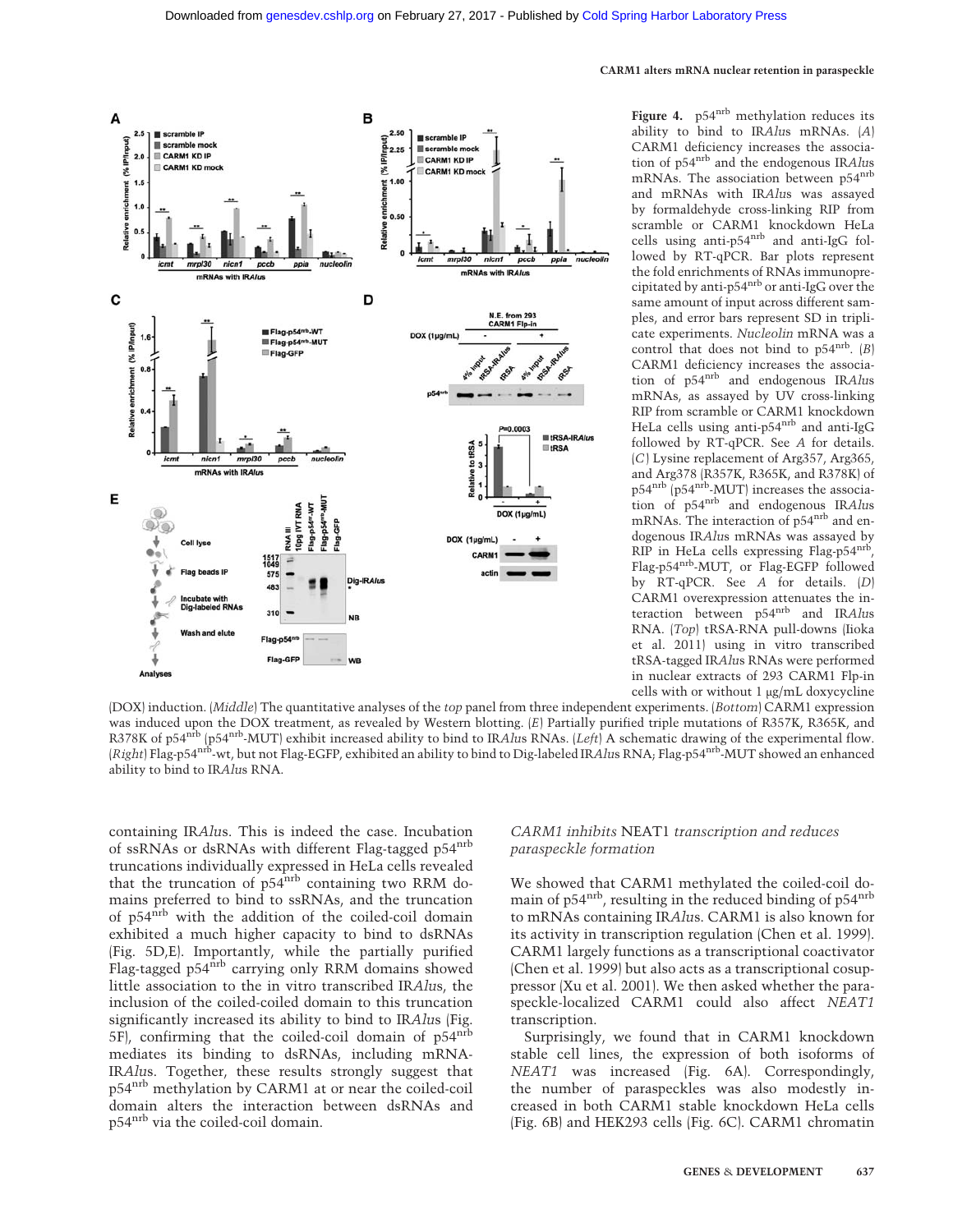

Figure 5. p54<sup>nrb</sup> methylation by CARM1 alters its binding to dsRNAs. (A) CARM1 knockdown affects p54<sup>nrb</sup> binding to dsRNAs but has little effect on ssRNAs. Biotin-labeled dsRNAs (double-strandedegfp 76–495) or ssRNAs (single-strandedegfp 1–798) were made from in vitro transcription (IVT). Nuclear extracts of scramble or CARM1 knockdown (KD) HeLa cells were incubated with biotin-dsRNA or biotin-ssRNA followed by anti-biotin pull-down and Western blotting with antibodies for anti-p54<sup>nrb</sup> and anti-PSF. (Right) The quantitative analyses of the left panels from three independent experiments. (B) Methylated p54<sup>nrb</sup> binds to few dsRNAs. (Left) The 620me antibody was developed to specifically recognize the methylated p54nrb. Western blotting analyzed the specificity of 620me antibody purified from rabbit serum immunized with methylated peptides of R357 and R365. p54nrb and Actin antibodies were used as controls. (Right) The methylated p54<sup>nrb</sup> (620me) was enriched by biotin-ssRNA but not by biotindsRNA pull-downs from wild-type HeLa cell nuclear extracts. See A for details. (C) Lysine replacement of Arg357, Arg365, and Arg378 (R357K, 365K, and R378K) of p54nrb (p54nrb-MUT) increases the association of p54nrb and dsRNAs. (Right) The quantitative analyses of the left panels from three independent experiments. See A for details. (D) A schematic drawing of different truncations of  $p54^{nrb}$  used in E and  $F$ .  $(E)$  A different domain of p54<sup>nrb</sup> selectively binds to ssRNAs or dsRNAs. (Top) Nuclear extracts of HeLa cells transfected with different p54<sup>nrb</sup> truncations were incubated with biotin-dsRNAs or biotinssRNAs followed by anti-biotin pull-down and Western blotting with anti-Flag. (Bottom) The quantitative analyses of the top panels from three independent experiments. (F) Partially purified truncation of p54nrb selectively binds to IRAlus RNAs.

Different p54<sup>nrb</sup> truncations shown in D were purified and incubated with Dig-labeled IRAlus RNAs. See Figure 4E for details. In A, C, and E, error bars represent ±SD in triplicate experiments. P-values from one-tailed t-test in the pairwise comparison are shown.

immunoprecipitation (ChIP) revealed that CARM1 was enriched at the promoter of the NEAT1 gene (Fig. 6D). Further studies by nuclear run-on (NRO) assays showed that the transcription of nascent transcripts of NEAT1 was increased upon CARM1 knockdown, confirming the notion that CARM1 could regulate NEAT1 transcription as a transcriptional cosuppressor.

Collectively, we propose a model for CARM1-regulated nuclear retention of mRNAs containing IRAlus at paraspeckles. p54<sup>nrb</sup> methylation by CARM1 at the coiledcoil domain reduces its ability to bind to mRNAs containing IRAlus (Figs. 2–5). This is in coordination with the transcriptional suppression of CARM1 at the NEAT1 promoter (Fig. 6). Thus, CARM1 can synergistically act at two levels within paraspeckles to regulate its function for mRNA nuclear retention (Fig. 7I).

## CARM1 is involved in the poly(I:C)-stimulated enhancement of nuclear retention regulation

Finally, it will be of interest to identify conditions that affect CARM1-regulated mRNA nuclear retention within paraspeckles. It is known that the transcription of NEAT1 RNAs and the formation of paraspekles are induced upon virus infection or poly(I:C) treatment (Saha et al. 2006; Zhang et al. 2013a; Imamura et al. 2014). We therefore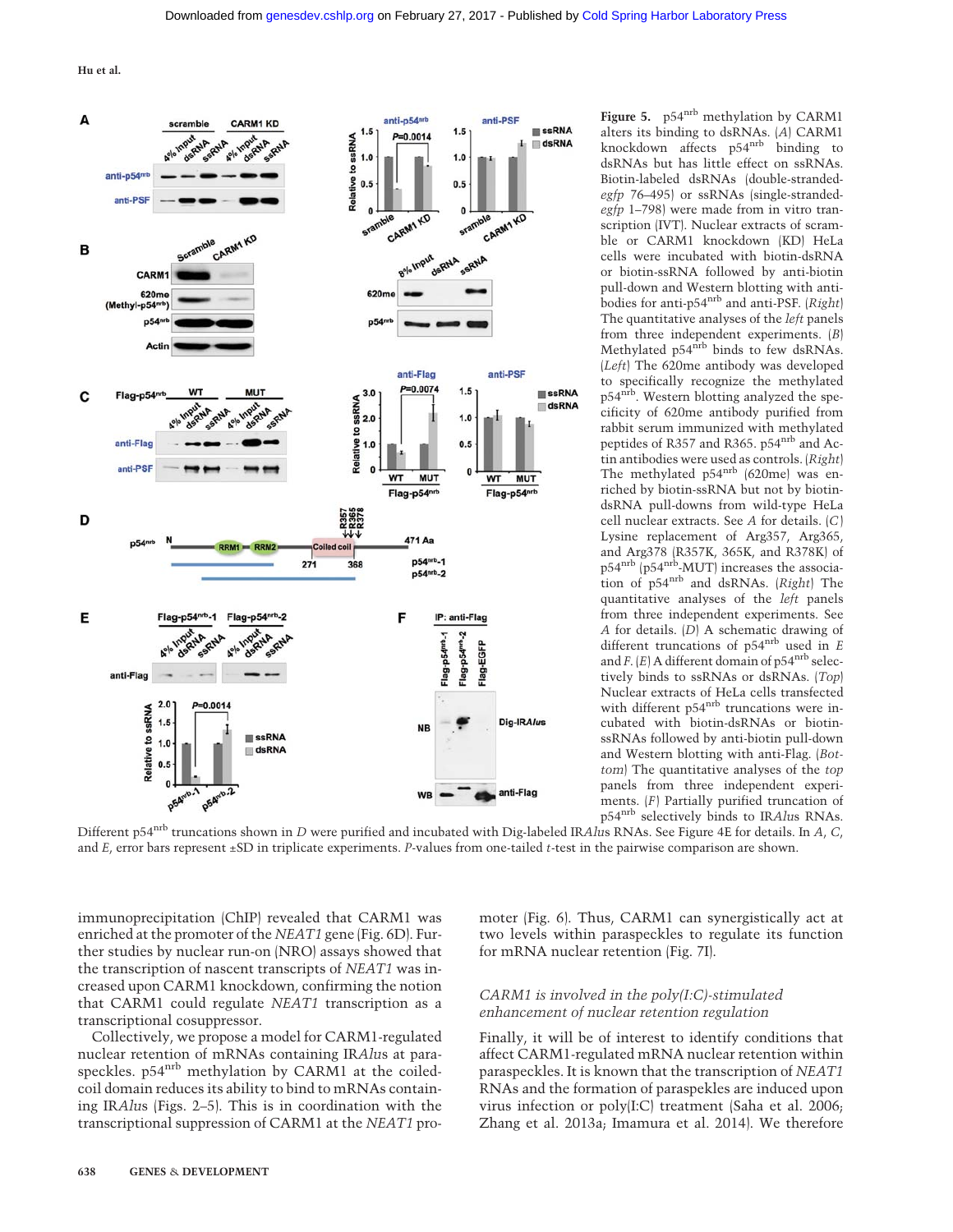

Figure 6. CARM1 is enriched at the NEAT1 promoter and inhibits NEAT1 transcription and paraspeckle formation. (A) CARM1 deficiency promotes the expression of both isoforms of NEAT1. (B) CARM1 knockdown increases paraspeckle formation. (Left) Colocalization of NEAT1 RNA (green) and p54<sup>nrb</sup> protein (red) revealed paraspeckles in scramble and CARM1 knockdown (KD) HeLa cells. (Right) Statistical analysis of numbers of paraspeckles from >300 cells in scramble and CARM1 knockdown HeLa cells. The  $P$ -value from a one-tailed  $t$ -test in the pairwise comparison is shown. (C) CARM1 knockdown increases paraspeckle formation in HEK293 cells. (D) CARM1 is enriched on the promoter region of NEAT1. CARM1 ChIP followed by qPCR analyzed the occupation of CARM1 on the NEAT1 gene. The positions of examined primers are shown in E. (E) CARM1 deficiency promotes the transcription of nascent NEAT1. (Top) A schematic drawing indicates the primer sets used. (Bottom) A crude preparation of nuclei was subjected to NRO assays under the indicated conditions in HeLa cells. Nascent transcription of NEAT1 detected from scramble nuclei was defined as one. In  $A$ ,  $D$ , and  $E$ , error bars represent  $±SD$  in triplicate experiments. (\*)  $P < 0.05$ ; ( ∗∗) P < 0.01; n ≥ 3.

investigated whether CARM1-regulated nuclear retention is affected by poly(I:C) treatment. In our experiments, transfection of poly(I:C) led to increased expression of interferon  $\beta$  and NEAT1 RNAs (Fig. 7A,B). Importantly, we found that the enrichment of CARM1 at the NEAT1 promoter was reduced upon poly(I:C) treatment (Fig. 7C), corresponding to the observed up-regulation of NEAT1 RNAs (Fig. 7B). Furthermore, the expression of NEAT1 RNAs remained at high levels in CARM1 knockdown cells, and NEAT1 expression could not be further induced upon poly(I:C) treatment (Fig. 7D). In addition, we found that the treatment of cells with poly(I:C) led to a strong reduction of p54 $\mathrm{^{nrb}}$  methylation on these arginine residues (Fig. 7E), while the expression of p54nrb remained unchanged. Finally, poly(I:C) treatment also resulted in an enhanced nuclear retention of a number of examined mRNAs containing IRAlus (Fig. 7F). Interestingly, we found that upon poly(I:C) treatment, the expression of CARM1 protein remained largely unchanged (Fig. 7G), while the paraspeckle-localized CARM1 was significantly reduced (Fig. 7H), indicating that CARM1 may rapidly change its subcellular localization with an unknown mechanism upon the stress treatment. Taken together, these results suggest that actions of CARM1 at p54<sup>nrb</sup> methylation and NEAT1 transcription synergistically work together to regulate the

export of transcripts containing IRAlus from paraspeckles under certain cellular stresses, such as the poly(I:C) treatment (Fig. 7I).

#### Discussion

Paraspeckles play a role in gene regulation through nuclear retention mediated by the association of their key protein component, p54<sup>nrb</sup>, with mRNAs containing inverted repeats (Alu repeats in humans) in their 3′ UTRs (Prasanth et al. 2005; Chen et al. 2008; Chen and Carmichael 2009; Mao et al. 2011a). Such nuclear-retained mRNAs are inefficiently exported to the cytoplasm, resulting in silencing of gene expression. However, the level of nuclear retention of transcripts containing IRAlus is variable, with some such mRNAs located in the nucleus, while others are in the cytoplasm (Prasanth et al. 2005; Chen et al. 2008; Hundley et al. 2008; Chen and Carmichael 2009; Elbarbary et al. 2013). How the nuclear retention of mRNAs containing IRAlus at paraspeckles is regulated has remained elusive. Here we demonstrate that CARM1 is a novel component of paraspeckles (Fig. 1). Disruption of CARM1 significantly enhances the nuclear retention of mRNAs containing 3′ UTR IRAlus and represses gene expression (Fig. 2; Supplemental Figs. S3, S4, S6).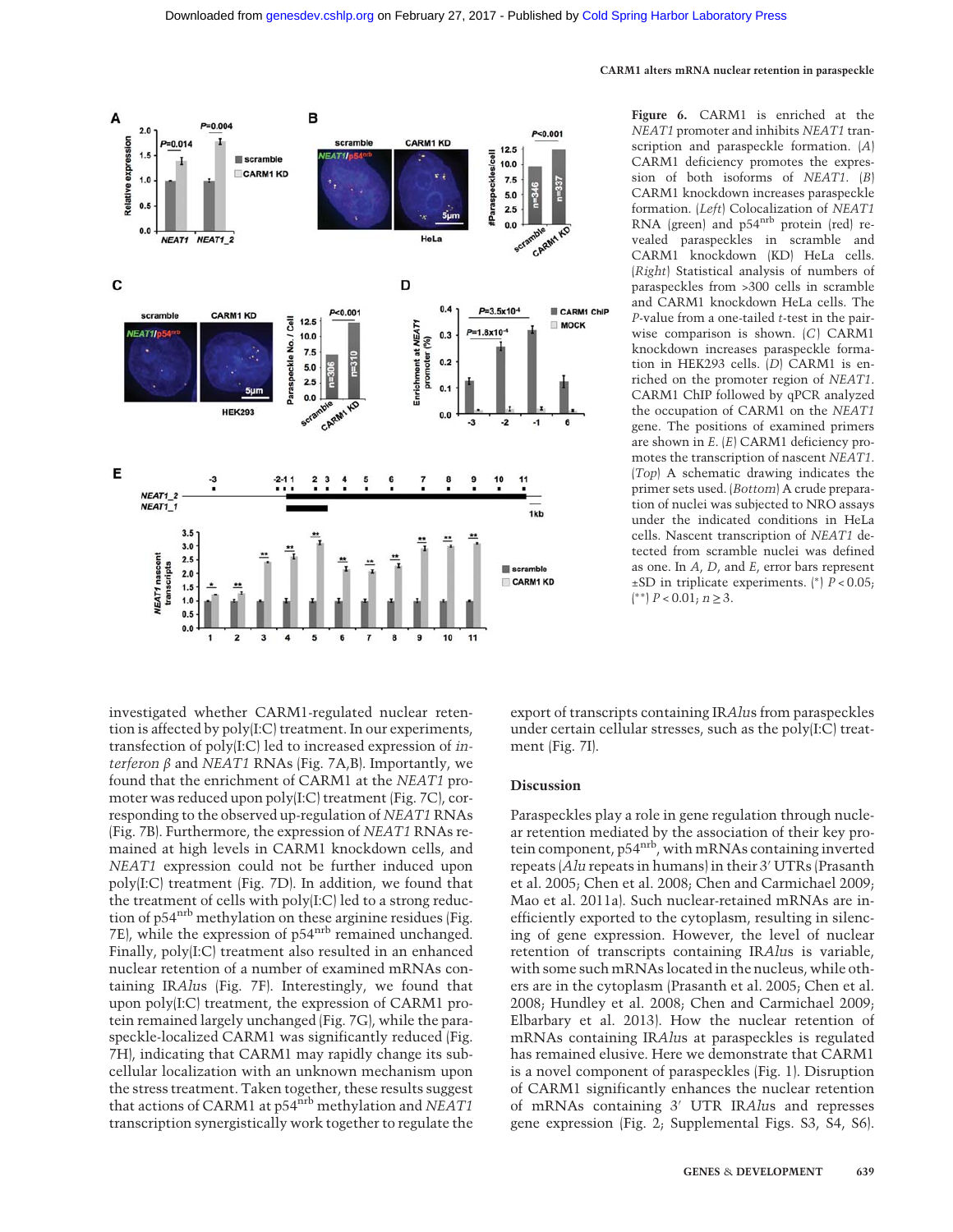

C)-stimulated enhancement of nuclear retention. (A) Poly(I:C) treatment induces the expression of IFNβ. HeLa cells were transfected with 2 μg/mL poly(I:C) for 6 h and then harvested for analysis. (B) Poly(I: C) treatment induces NEAT1 expression. (C) Poly(I:C) treatment reduces the occupancy of CARM1 at the NEAT1 promoter. HeLa cells were transfected with poly(I:C) for 6 h and then harvested for CARM1 ChIP followed by qPCR. Data are presented as the percentage of CARM1 coprecipitating DNAs along the NEAT1 gene versus input under each indicated condition. (D) Poly(I:C) treatment induces NEAT1 expression in scramble-treated HeLa cells but not in CARM1 knockdown (KD) HeLa cells. (E) Poly(I:C) treatment reduces p54<sup>nrb</sup> methylation. HeLa cells were transfected with 2 μg/mL poly(I:C) for 6 h and then harvested for Western blotting analyses. (F) Poly(I:C) treatment enhances the nuclear retention of mRNAs containing IRAlus. HeLa cells were transfected with poly(I:C) for 6 h and then harvested for the nuclear and cytoplasmic fractionations. The relative subcellular distribution of transcripts of endogenous transcripts with IRAlus was investigated by RT-qPCR, normalized to the relative amount of actin mRNA in each fractionation, and compared with control HeLa cells. (G) The expression of CARM1 remains unchanged upon poly(I:C) treatment, as revealed by Western blotting. (H) The poly(I:C) treatment attenuates CARM1 localization to paraspeckles. (Left) Control and poly(I:C) transfected HeLa cells were stained with anti-p54nrb and anti-CARM1 antibodies, and representative images are shown. (Right) The statistics of  $p54^{nrb}$  and CARM1 colocalization. The IODs (integrated optical densities) of punctuated anti-CARM1 and anti-p54nrb signals were

measured by Image-Pro Plus from images taken with the same parameters  $(n > 100$  double-positive staining cells). The ratio of IOD<sub>CARM1</sub> to  $\text{IOD}_{\text{D54}}^{\text{mrb}}$  was used to evaluate the extent of colocalization. The P-value from a one-tailed t-test in the pairwise comparison is shown. [I] A model of how the nuclear retention of IRAlus mRNAs at paraspeckles is regulated. (Left) Under normal conditions, CARM1 suppresses NEAT1 transcription and paraspeckle formation and also methylates p54nrb, resulting in the reduced ability to bind to mRNAs containing IRAlus. (Right) Upon appropriate stimulation, such as upon poly(I:C) treatment, actions of CARM1 are attenuated, resulting in an increased expression of NEAT1 RNA, unmethylated p54 $^{\rm{nb}}$ , and enhanced nuclear retention of IRAlus mRNAs at paraspeckles. See the text for details. In B–D and F, error bars represent  $\pm$ SD in triplicate experiments. (\*\*) P < 0.01; n = 3.

To achieve this regulation, CARM1 methylates p54<sup>nrb</sup> (Fig. 1; Supplemental Figs. S1, S2) and reduces its ability to associate with dsRNAs, such as mRNAs with IRAlus (Figs. 4, 5). On the other hand, CARM1 suppresses NEAT1 transcription and inhibits paraspeckle formation (Fig. 6).

While p54<sup>nrb</sup> is required for nuclear retention of mRNAs with 3′ UTR IRAlus, the catalytic activity of CARM1 is also required for this effect (Fig. 3). How is binding of p54<sup>nrb</sup> to mRNA-IRAlus achieved? Since it is known that p54<sup>nrb</sup> binds to inosine-containing RNAs

(Zhang and Carmichael 2001) and that a strong correlation between A-to-I RNA editing and retention was seen in mRNAs containing inverted repeats (Prasanth et al. 2005; Chen and Carmichael 2008; Chen et al. 2008), it has been thought that one of the consequences of Alu RNA editing is to retain edited mRNAs within nuclear paraspeckles. However, some mRNAs with edited IRAlus in their 3′ UTRs were also observed in the cytoplasm (Chen et al. 2008; Hundley et al. 2008). Knockdown of ADAR1, which is responsible for A-to-I RNA editing, has little effect on the export of nuclear-retained IRAlus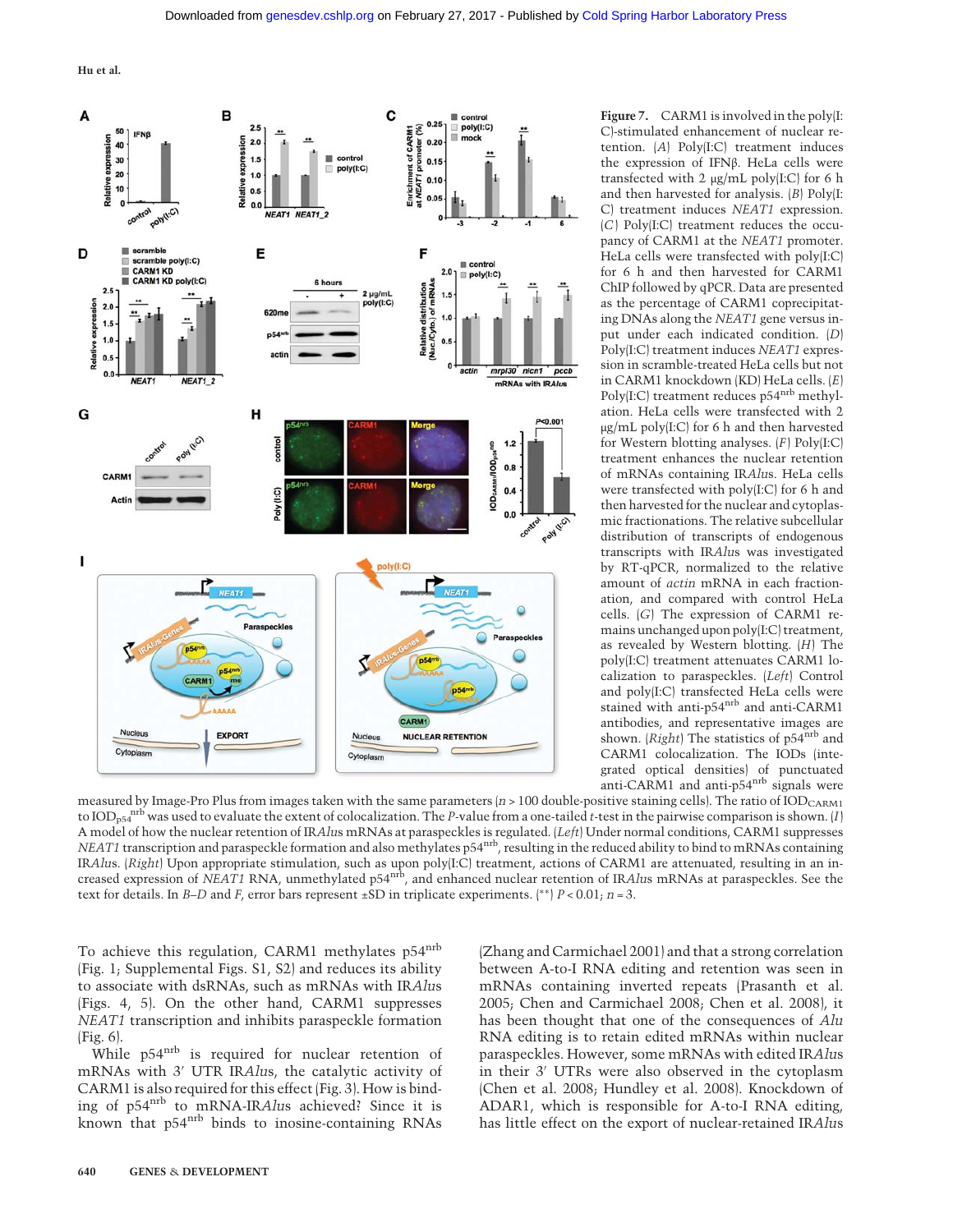mRNAs (Elbarbary et al. 2013). These results thus suggested that another nuclear retention signal is required for p54nrb-mediated mRNA nuclear retention in addition to RNA editing. Another formal possibility is that long imperfect duplexes formed by IRAlus in the 3′ UTRs of genes might influence gene regulation even in the absence of editing. We showed that such unique hairpin structures can directly bind to unmethylated  $p54^{nrb}$  (Figs. 4, 5), which in turn could lead to the nuclear retention of mRNAs containing IRAlus within paraspeckles. Moreover, it has been reported that p54<sup>nrb</sup> can bind DNA through its C terminus (Yang et al. 1993). Consistent with this view, we demonstrated that the selective binding of dsRNAs to p54nrb also requires its coiled-coil domain (Fig. 5).

Post-translational modifications of proteins play key roles in the regulation of many cellular processes by altering their associated effectors, including both proteins and a few reported RNAs. For instance, methylation/demethylation of Polycomb 2 protein could modulate its interaction with different lncRNAs (either TUG1 or MALAT1) with an unknown mechanism, resulting in the coordinated gene expression program in distinct subnuclear architectural compartments in response to growth signals (Yang et al. 2011). We observed that CARM1 methylation on p54nrb occurs at or near the dsRNA-binding coiled-coil domain and that knockdown of CARM1 significantly alters p54nrb-binding activity to dsRNAs but not ssRNAs (Fig. 5), resulting in enhanced nucleocytoplasmic export of mRNAs containing inverted Alu repeats. Thus, this regulation pathway represents one of a few examples where post-translational modification of an RNA-binding protein affects protein–RNA interaction and gene expression. Furthermore, although our data support the view that the reduced binding capability of methylated p54<sup>nrb</sup> to dsRNAs could result from a direct conformational change of p54nrb methylation at the coiled-coil domain, we cannot exclude the possibility that these methyl sites may recruit other effector proteins to facilitate the release of mRNA-IRAlus from methylated p54nrb (Yang et al. 2014). Finally, the dsRNA-binding protein STAU1 (Wickham et al. 1999) was recently shown to compete with p54<sup>nrb</sup> for the binding of 3' UTR IRAlus, independent of editing (Elbarbary et al. 2013). It will be of interest to examine whether the binding of 3′ UTR IRAlus with STAU1 occurs after the release of mRNAs containing IRAlus from methylated p54nrb.

Although many lncRNAs have been implicated in gene regulation and mammalian development (Ulitsky and Bartel 2013), how the expression of lncRNAs is regulated has remained poorly understood. Interestingly, we found that paraspeckle-localized CARM1 also plays a role in the transcription regulation of NEAT1 RNAs and affects paraspeckle formation (Fig. 6). CARM1 is recognized as a transcriptional coactivator (Chen et al. 1999; Bedford and Clarke 2009) but also acts as a transcriptional cosuppressor, such as in the cyclic adenosine monophosphate signaling pathway (Xu et al. 2001). In the case of NEAT1 regulation, we found that CARM1 is enriched at the NEAT1 promoter and acts as a transcriptional repressor

(Fig. 6). Conspicuously, this "negative" regulation of NEAT1 transcription and paraspeckle formation by CARM1 could in fact lead to a "positive" gene expression output by allowing the export of more mRNAs with IRAlus to the cytoplasm for protein translation. This final output in gene expression is therefore consistent with a general role of CARM1 in promoting gene transcription (Chen et al. 1999; Bedford and Clarke 2009). However, we do not yet know what directs CARM1 to the NEAT1 promoter and what other factors are involved in this NEAT1 transcription regulation by CARM1. It had been reported recently that NEAT1 RNAs can sequester the transcriptional regulator PSF to regulate gene expression (Hirose et al. 2014; Imamura et al. 2014). Since PSF is largely localized to paraspeckles, it will be of interest to examine whether PSF can autoregulate NEAT1 transcription in coordination with CARM1.

The identification of CARM1 functioning at two levels within paraspeckles is particularly interesting. On the one hand, CARM1 methylates p54<sup>nrb</sup>, resulting in the reduced ability to binding to mRNAs containing IRAlus (Figs. 3– 5). On the other hand, CARM1 suppresses NEAT1 transcription and paraspeckle formation (Figs. 6, 7I). Actions of CARM1 at these two levels synergistically work together to regulate the export of transcripts containing IRAlus from paraspeckles. In response to certain cellular stressors, such as poly(I:C) treatment, we observed the reduced p54<sup>nrb</sup> methylation (enhanced mRNA nuclear retention) and the decreased binding of CARM1 to the NEAT1 promoter (enhanced transcription of NEAT1 and paraspeckle formation) (Fig. 7A–F). Thus, this paraspeckle-mediated nuclear retention was enhanced upon poly(I:C) stimulation, leading to less translation of mRNAs containing IRAlus (Fig. 7I).

#### Materials and methods

#### Cell culture, plasmids, transfection, and knockdown with shRNAs

HeLa, HEK293, and MEF cell lines were cultured using standard protocols. HEK293 CARM1 Flp-in stable cell line, wide-type, and CARM1−/<sup>−</sup> MEFs have been described (Cheng et al. 2007). Transfection was carried out with either X-tremeGENE 9 (Roche) or Lipofectamine 2000 (Invitrogen) according to the manufacturers' protocols. To generate Flag-p54nrb-wt (MUT) or Flag-EGFP stable cell lines, pcDNA3.1 (+)-Flag-p54 $\text{m}^{\text{b}}$ -wt (MUT) or pcDNA3.1 (+)-Flag-EGFP was transfected into HEK293 CARM1 Flp-in cells followed by G418 selection. The plasmids pEGFP-SC-Nicn1- Alu (IRAlus) and pEGFP-SC-Lin28-Alu (IRAlus) have been described (Chen et al. 2008). CARM1 knockdown was carried out as described (Ou et al. 2011), and stable HeLa and HEK293 lines were generated. To knock down p54<sup>nrb</sup>, the sequence "GCAGG CGAAGTCTTCATTCAT" was inserted into pLVTHM vector with Mlu1 and Cla1, and the construct was packaged into lentivirus to infect HeLa cells. All plasmids used are listed in the Supplemental Material.

#### In vitro methylation assay

In vitro methylation assay was carried out as described (Cheng et al. 2007). GST-CARM1 and His-p54nrb were overexpressed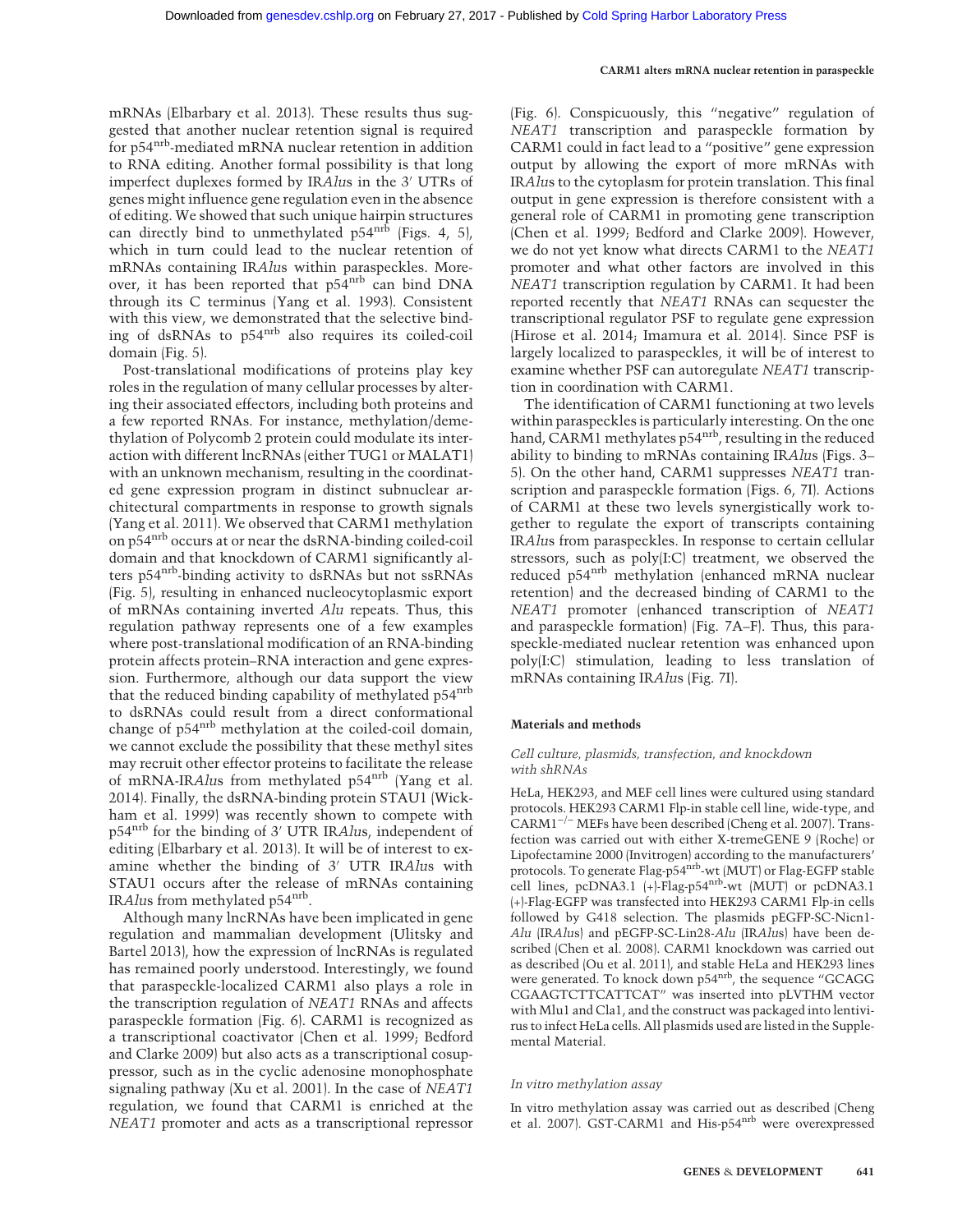and purified from E. coli. In vitro methylation reactions were performed in a final volume of 30 µL of PBS (pH 7.4). The reaction contained 0.5–1.0 µg of substrates and 0.2–0.4 µg of recombinant enzymes. All methylation reactions were carried out in the presence of 0.5 μCi S-adenosyl-L-[methyl-3 H] methionine (85 Ci/ mmol from a 0.5 mCi/mL stock solution; Perkin-Elmer). The reaction was incubated for 1 h at 30°C and then subjected to fluorography by separation on SDS-PAGE (12% gel), transferred to a PVDF membrane, treated with Enhance (Perkin-Elmer), and exposed to film overnight. After in vitro methylation followed by fluorography, the same membrane was subjected to Coomassie blue staining, immunoblotting with anti-His tag, or Ponceau staining. We overlaid the fluorograph with the stained membrane and signals from immunoblots and verified that the stained protein bands matched with the methylated bands.

#### Immunoprecipitation

HeLa cells  $(10^7)$  were harvested and suspended in immunoprecipitation buffer (50 mM HEPES at pH 7.6, 250 mM NaCl, 5 mM EDTA at pH 8.0, 0.1% NP-40, 1 mM PMSF, protease inhibitor cocktail) followed by sonication. After centrifuging at 13,000 rpm for 15 min at 4°C, the supernatant was transferred into a new tube and precleared with 10 μL of Dynabeads G. Next, the precleared supernatant was incubated with 20 μL of Dynabeads G with antibodies for p54nrb (BD) or IgG (Sigma) for 4 h at 4°C followed by washing with immunoprecipitation buffer. To harvest the protein complex, 50 μL of  $1 \times$  SDS loading buffer (62.4 mM Tris at pH 6.8, 10% glycerol, 2% SDS, 0.0012% bromophenol blue) was added, incubated for 10 min at 95°C, and analyzed by Western blotting.

#### MS for methylation

pcDNA3.1 (+)-Flag- p54nrb was transfected into scramble and CARM1 knockdown stable HeLa cells for 24 h, and cells transfected with Flag-EGFP were used as control. Cells  $(10^7)$  were harvested as described above, and 20 μL of anti-Flag M2 beads (Sigma) was used in each reaction. One out of 10 immunoprecipitated beads was saved for Western blotting and silver staining, and the others were used for MS. Beads were washed with PBS and then aliquoted into three parts (one each for Glu-C, substilisin, and trypsin digestion) followed by incubation with DTT and urea for 30 min at 60°C. Next, 15 mM iodoacetamide was added into the beads and incubated for 20 min at room temperature. Digestion was performed using sequencing grade Glu-C, substilisin, and trypsin for 4 h at 37°C. Liquid chromatography-tandem MS (LC-MS/MS) was carried out on the Thermo Q Exactive Hybrid quadrupole orbitrap mass spectrometer.

#### Nuclear and cytoplasmic RNA fractionation, RNA isolation, qRT–PCR, and Northern blotting

Nuclear and cytoplasmic fractionation was carried out as described (Chen et al. 2008) with slight modifications. Cell pellets were suspended by gentle pipetting in 200 μL of lysis buffer (10 mM Tris at pH 8.0, 140 mM NaCl, 1.5 mM MgCl<sub>2</sub>, 0.5% Igepal, 2 mM vanadyl ribonucleoside complex [VRC]) and incubated for 5 min on ice. One-fifth of the lysate was saved as total RNA. The rest of the lysate was centrifuged at 1000g for 3 min at 4°C to pellet the nuclei, and the supernatant was the cytoplasmic fraction. To obtain pure cytoplasmic RNA, the supernatant fraction was further centrifuged at 13,000 rpm for 10 min at 4°C and then collected carefully to a new tube, and RNA was extracted with Trizol. To obtain pure nuclear RNA, the nuclear pellets were subjected to two additional washes with 160 µL of lysis buffer and one additional wash by adding 0.5% deoxycholic acid into the lysis buffer. Finally, the purified nuclei were resuspended in 100 µL of lysis buffer followed by extraction with Trizol. The RNA was extracted per standard protocols. For Northern blotting, equal amounts of RNAs from different fractionations were loaded. Northern blotting was performed using the DIG Northern starter kit (Roche). The probes used were produced by digoxigenin (Dig)-labeled in vitro transcription (IVT) of specific PCR products. Primers used for amplifying templates for IVT are listed in the Supplemental Material. For qRT–PCR, after treatment with DNase I (Ambion), equal amounts of RNAs from different fractionations were reverse-transcribed into cDNAs with SuperScript II (Invitrogen). β-Actin was used as an endogenous control.

#### RNA ISH and immunofluorescence microscopy

Simultaneous RNA ISH and immunofluorescence were performed as described (Yin et al. 2012) with slight modifications. Hybridization was performed with in vitro transcribed Dig-labeled probes. For colocalization studies, cells were costained with mouse anti-p54nrb (BD) and/or rabbit anti-CARM1 (Bethyl Laboratories). The nuclei were counterstained with DAPI. Images were taken with a Zeiss LSM 510 microscope or an Olympus IX70 DeltaVision RT deconvolution system microscope. For statistical analysis, >300 cells from each group were observed and calculated. Image analyses of signal intensity were carried out by Image-Pro Plus according to standard protocols and were described previously (Yin et al. 2015).

#### Formaldehyde cross-linking RIP

HeLa cells (10<sup>7</sup>) were washed twice with 5 mL of PBS and crosslinked with 1% formaldehyde for 10 min at room temperature. Cross-linking was stopped by the addition of glycine to a final concentration of 0.25 M followed by incubation for 5 min at room temperature. After washing twice with 5 mL of cold PBS, cells were collected and suspended in 1 mL of RIP buffer (50 mM Tris-HCl at pH 7.5, 150 mM NaCl, 1% NP40, 0.5% sodium deoxycholate, 1 mM PMSF, 2 mM VRC, protease inhibitor cocktail). The cells were homogenized by sonication and then centrifuged at 13,000 rpm for 10 min at 4°C to remove the insoluble material. Fifty microliters of supernatant was saved as input. The rest of the supernatant was precleared by applying 10 μL of Dynabeads G (Invitrogen) with 20 μg/mL yeast tRNA for 1 h at 4°C. Next, the precleared lysate was incubated with Dynabeads G that were precoated with 2  $\mu$ g of antibodies for p54<sup>nrb</sup> (BD) or IgG (Sigma) for 4 h at 4°C. The beads were washed three times for 5 min with washing buffer I (50 mM Tris-HCl at pH 7.5, 1 M NaCl; 1% NP40, 1% sodium deoxycholate, 2 mM VRC) and three times for 5 min with washing buffer II (50 mM Tris-HCl at pH 7.5, 1 M NaCl, 1% NP40, 1% sodium deoxycholate, 2 mM VRC, 1 M urea). The immunoprecipitated complex was eluted from Dynabeads G by adding 100 μL of elution buffer (100 mM Tris HCl at pH 8.0, 10 mM EDTA, 1% SDS). Proteinase K (0.2 μg/ μL) and 200 mM NaCl were added into the RNA sample and incubated for 1 h at 42°C followed by 1 h at 65°C. RNA was then extracted, digested with DNase I (Ambion), and used to synthesize cDNA using random hexamers (SuperScript III, Invitrogen) followed by qPCR analysis (AceQ, Vazyme).

#### UV cross-linking RIP

UV cross-linking RIP was carried out as described (Zhang et al. 2013b). HeLa cells (107) were washed twice with 5 mL of cold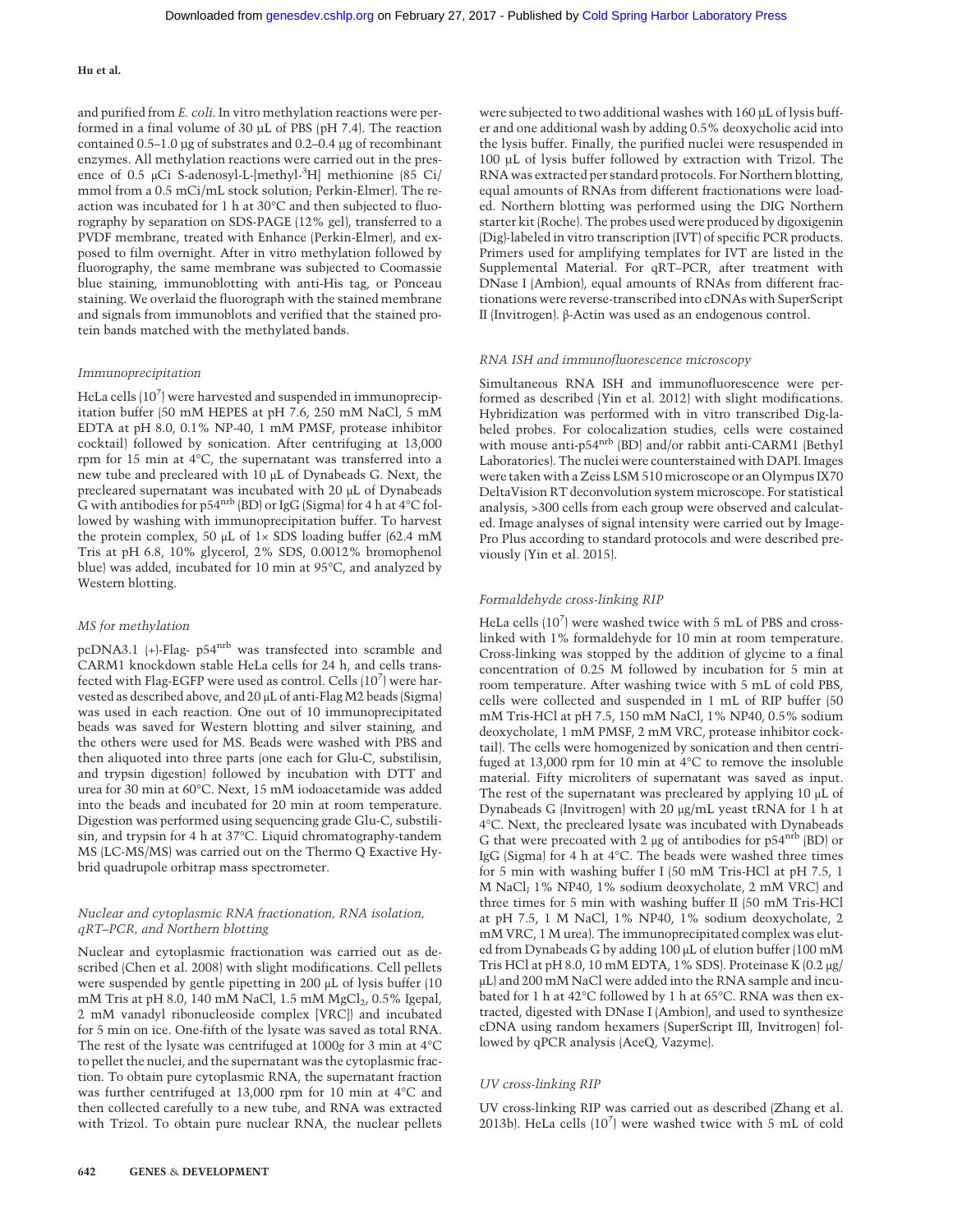PBS and irradiated at 150 mJ/cm<sup>2</sup> at 254 nm in a Stratalinker. Cells were collected and resuspended in 1 mL of RIP buffer. The cells were homogenized by sonication and then centrifuged at 13,000 rpm for 10 min at 4°C to remove the insoluble material. Fifty microliters of supernatant was saved as input. The rest of the supernatant was precleared by applying 10 μL of Dynabeads G (Invitrogen) with 20 μg/mL yeast tRNA for 1 h at 4°C. Next, the precleared lysate was incubated with Dynabeads G that were precoated with 2 μg of antibodies for p54nrb (BD) or IgG (Sigma) for 4 h at 4°C. The beads were washed three times for 5 min with washing buffer I and three times for 5 min with washing buffer II. The immunoprecipitated complex was eluted from Dynabeads G by adding 100 μL of elution buffer (100 mM Tris-HCl at pH7.0, 5 mM EDTA, 10 mM DTT, 1% SDS). Five microliters of 10 mg/ mL proteinase K was added into the RNA sample and incubated for 30 min at 55°C. RNA was then extracted, digested with DNase I (Ambion), and used to synthesize cDNA using random hexamers (SuperScript III, Invitrogen) followed by qPCR analysis.

#### ChIP

ChIP was carried out as described (Zhang et al. 2013b). HeLa cells (107 ) were cross-linked in 1% formaldehyde for 5 min at room temperature, quenched by adding 0.25 M glycine, and then collected by cell scraper. After being suspended in 1 mL of ChIP lysis buffer (1% Triton X-100, 0.1% sodium deoxycholate, 50 mM Tris at pH 8.0, 150 mM NaCl, 5 mM EDTA), cells were sonicated until the majority of DNA fragments was 300–500 base pairs (bp). Supernatants were collected and subjected to preclearing with Dynabeads G (Invitrogen) with a supplement of 100 μg of ssDNA. Next, the precleared lysates were used for ChIP with 2 μg of CARM1 antibody (Bethyl Laboratories). ChIP was carried out overnight at 4°C. The beads were washed with 600 μL of ChIP lysis buffer, 600 μL of high-salt wash buffer (1% Triton X-100, 0.1% deoxycholate, 50 mM Tris at pH 8.0, 500 mM NaCl, 5 mM EDTA), and 600 μL of LiCl immune complex wash buffer (0.25 M LiCl, 0.5% Igepal, 0.5% deoxycholate, 10 mM Tris at pH 8.0, 1 mM EDTA) sequentially followed by two washes with 600 μL of 1× TE buffer (10 mM Tris at pH 8.0, 1 mM EDTA) at 4°C. The immunoprecipitated complex was eluted from Dynabeads G by adding 200 μL of fresh-prepared elution buffer (1% SDS,  $0.1$  M NaHCO<sub>3</sub>) with rotation for 15 min at room temperature. Next, the reverse cross-linking was carried out by adding 8 μL of 5 M NaCl and incubation for 4 h at 65°C followed by the addition of 4 μL of 0.5 M EDTA and 10 μL of 10 mg/mL proteinase K for 2 h at 55°C. DNA was then extracted and analyzed by qPCR.

#### NRO assay

The NRO in HeLa cells was performed as described (Zhang et al. 2013b). HeLa cells (107) were washed with cold PBS three times and incubated in swelling buffer (10 mM Tris at pH 7.5, 2 mM MgCl<sub>2</sub>, 3 mM CaCl<sub>2</sub>) for 5 min on ice. Cells were collected, suspended in 1.5 mL of lysis buffer (10 mM Tris at pH 7.5, 2 mM MgCl<sub>2</sub>, 3 mM CaCl<sub>2</sub>, 0.5% Igepal, 10% glycerol, 2 U/mL RNasin ribonuclease inhibitor [Promega]), gently pipetted, and then centrifuged at 1500g for 10 min at 4°C. The pellets were collected and subjected to another lysis to obtain purer nuclei. The resulting nuclear pellets were resuspended in 100 μL of NRO buffer (50 mM Tris at pH 7.5, 5 mM MgCl<sub>2</sub>, 150 mM KCl, 0.1% sarkosyl, 2 U/mL RNase inhibitor, 10 mM DTT) containing 0.1 mM ATP, GTP, CTP, and BrUTP (Sigma). Transcription was performed for 3 min on ice and then 5 min at room temperature. The reaction was stopped by addition of 600 μL of Trizol reagent, and RNA was extracted followed by the DNase I (Ambion) treatment to remove genomic DNA. The purified RNAs were incubated with 2 μg of anti-BrdU antibody (Sigma) or an equal amount of IgG antibody (Sigma) for 2 h at 4°C and then immunoprecipitated for 1 h with Dynabeads Protein G (Invitrogen) precoated with yeast tRNA (Sigma). Precipitated RNAs were extracted by Trizol reagent and used for cDNA synthesis and qPCR analysis. All measured samples were normalized to β-actin transcription.

#### Biotin-labeled RNA pull-down

Biotinylated RNA pull-down assays were performed as described (Zhang et al. 2013b). DNA fragments of full-length EGFP with T7 promoter on its 5′ end and fragment EGFP (76–495) with T7 promoters on both ends were in vitro transcribed with the biotin RNA-labeling mix (Roche) and T7 transcription kit (Promega). HeLa cells (10<sup>7</sup>) were collected and suspended in 1 mL of RIP buffer (25 mM Tris at pH 7.5, 150 mM KCl, 0.5 mM DTT, 0.5% NP40, 1 mM PMSF, 2 mM VRC, protease inhibitor cocktail) followed by sonication. After being centrifuged at 13,000 rpm for 15 min at 4° C, the supernatant was transferred into a new tube and precleared with 40 μL of streptavidin Dynabeads for 20 min at 4°C. Next, 20 μg/mL yeast tRNA was added to block unspecific binding and incubated for 20 min at 4°C. The precleared lysate was divided into two parts, and each was supplemented with 2 μg of biotin-labeled ss\_egfp (full length of egfp) or  $ds\_egfp$  (an inverted repeated fragment of egfp) and incubated for 1.5 h followed by addition of 40 μL of streptavidin Dynabeads and incubation for another 1.5 h at room temperature. Beads were washed four times for 5 min with RIP buffer containing 0.5% sodium deoxycholate and boiled in 1× SDS loading buffer for 10 min at 100°C. The retrieved proteins were analyzed by Western blotting with anti-p54<sup>nrb</sup> (BD), anti-methyl-p54nrb (620me), and anti-PSF (Sigma).

#### tRSA RNA pull-down

tRSA RNA pull-down assays were carried out as described (Iioka et al. 2011) with modifications. IRAlus from the 3′ UTR of Nicn1 were cloned into pcDNA3 with the tRSA tag at its 5′ end. tRSA-IRAlus or tRSA was in vitro transcribed using the T7 transcription kit (Promega). Ten micrograms per reaction of synthetic RNAs was denatured for 5 min at 65°C and cooled to room temperature in the presence of PA buffer (10 mM Tris at pH 7.4, 10 mM MgCl<sub>2</sub>, 100 mM NH<sub>4</sub>Cl). Next, the RNAs were incubated with 40 μL of streptavidin Dynabeads for 20 min at 4°C in the presence of 2 U/mL RNasin (Promega). HeLa cells (10<sup>7</sup>) were collected and resuspended in 1 mL of lysis buffer (25 mM Tris at pH 7.4, 150 mM KCl, 0.5 mM DTT, 0.5% NP40, 1 mM PMSF, 2 mM VRC, protease inhibitor cocktail) followed by sonication. After centrifuging at 13,000 rpm for 15 min 4°C, the supernatant was transferred into a new tube and precleared with 40 μL of streptavidin Dynabeads for 20 min at 4°C followed by the addition of 20 μg/mL yeast tRNA for 20 min at 4°C. Beads prebound with tRSA-IRAlus RNA or tRSA RNA were incubated with precleared lysates for 4 h at 4°C followed by washing with lysis buffer containing 0.5% sodium deoxycholate. To harvest the protein complex, 50 μL of 1× SDS loading buffer was added and incubated for 10 min at 95°C and then analyzed by Western blotting.

## Dig-labeled RNA pull-down

Dig-RNA pull-down assays were carried out as described (Arab et al. 2014) with modifications. Two 10-cm dishes of cells expressing Flag-p54<sup>nrb</sup>-wt (MUT) or Flag-EGFP were used to immunoprecipitate with anti-Flag M2 (20 μL for each reaction) (Sigma). After immunoprecipitation and washing, one out of five beads was saved for Western blot. The rest were equilibrated in binding buffer (50 mM Tris at pH 8.0, 10% glycerol, 100 mM KCl, 5 mM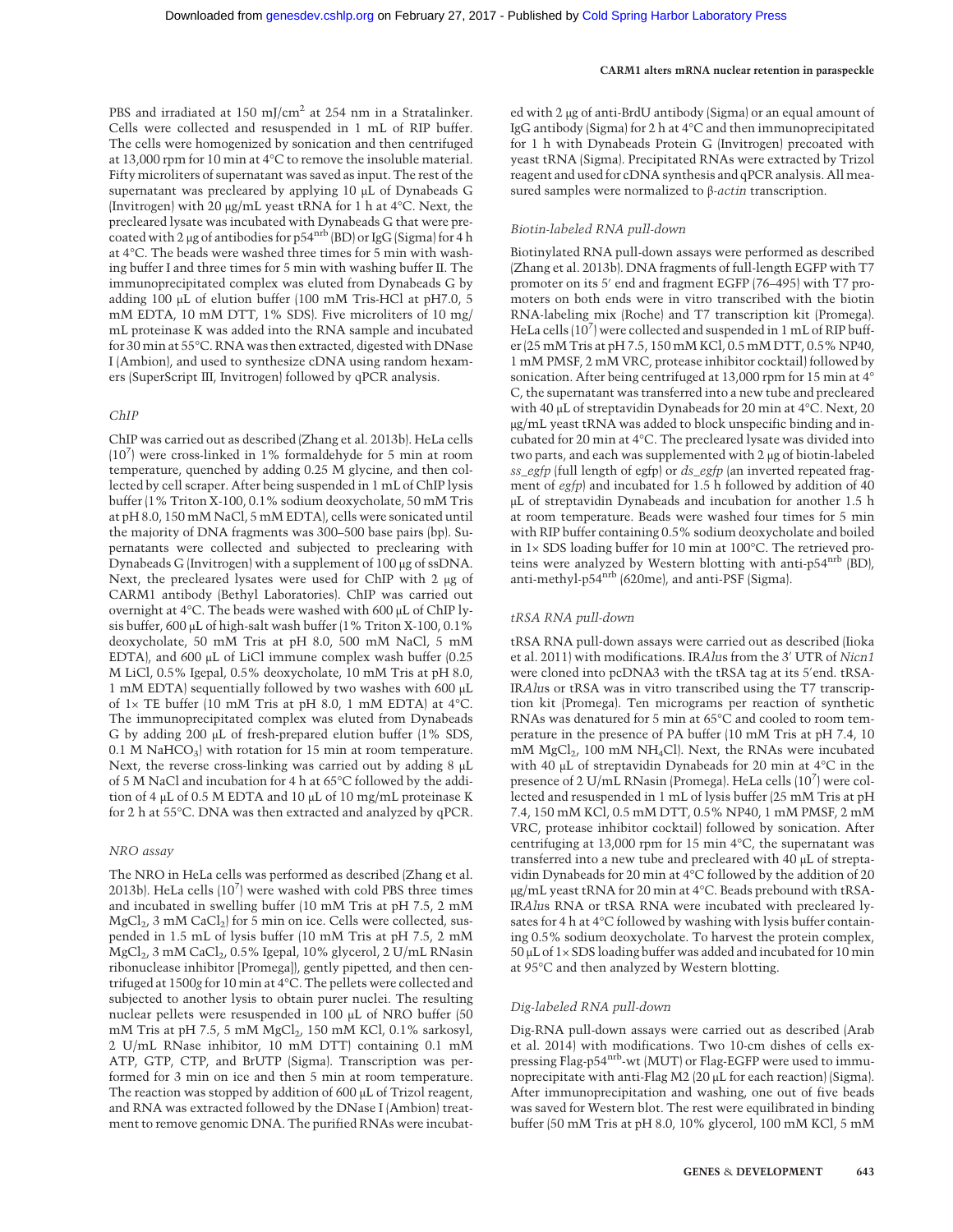MgCl2, 10 mM β-mercaptoethanol, 0.1% NP-40) and incubated with 200 ng of Dig-labeled RNA in binding buffer for 1.5 h at room temperature. The Dig-labeled RNA was produced by Dig-labeled IVT of an IRAlus DNA fragment, which was amplified from the 3′ UTR of Nicn1. After washing with immunoprecipitation buffer containing 500 mM NaCl, the bound RNA was extracted and analyzed by Northern blotting.

#### Computational pipeline for the analysis of genes containing 3′ UTR IRAlus enriched in the NEAT1 DNA CHART

A stringent pipeline was developed to identify 3′ UTR IRAlus genes enriched by NEAT1 DNA CHART. To identify 3′ UTR IRAlus genes, IRAlus were identified by RepeatMasker (Tarailo-Graovac and Chen 2009). The 3′ UTRs were defined in a RefSeq gene file. Next, the overlap region between IRAlus and the 3′ UTR was calculated to ensure that IRAlus were located in the 3′ UTRs. In total, 545 genes containing 3′ UTR IRAlus were obtained. In MCF7 cells, 388 genes containing 3′ UTR IRAlus were expressed (reads per kilobase per million mapped reads  $[RPKM] \geq 2$  by analyzing the available RNA sequencing data sets (MCF7 RNA-seq; Gene Expression Omnibus [GEO]: GSE47042) (Janky et al. 2014). To analyze the NEAT1 DNA CHART-enriched IRAlus-containing genes, the NEAT1 DNA CHART-seq data sets carried out in MCF7 cells (GEO: GSE47042) (West et al. 2014) were used to call peaks by MACS (version 1.4.2, 20120305) (Feng et al. 2012). One-hundred-fortynine MCF cells expressed genes that contain 3′ UTR IRAlus enriched by the NEAT1 DNA CHART.

## Acknowledgments

We are grateful to G. Carmichael for critical reading of the manuscript, M.R. Stallcup for CARM1 shRNA, and M. Person for MS analysis at the Protein and Metabolite Analysis Facility (University of Texas, Austin) supported by RP110782 (Cancer Prevention Research Institute of Texas). This work is supported by grants 91440202 and 31322018 from the Natural Science Foundation of China (NSFC), and XDA01010206 from Chinese Academy of Sciences (CAS) to L.-L.C.; 31271390 from NSFC to L.Y; and DK062248 from National Institutes of Health to M.T.B. M.T.B. is a cofounder of EpiCypher.

#### References

- Arab K, Park YJ, Lindroth AM, Schafer A, Oakes C, Weichenhan D, Lukanova A, Lundin E, Risch A, Meister M, et al. 2014. Long noncoding RNA TARID directs demethylation and activation of the tumor suppressor TCF21 via GADD45A. Mol Cell 55: 604–614.
- Bedford MT, Clarke SG. 2009. Protein arginine methylation in mammals: who, what, and why. Mol Cell 33: 1–13.
- Bond CS, Fox AH. 2009. Paraspeckles: nuclear bodies built on long noncoding RNA. J Cell Biol 186: 637–644.
- Chen LL, Carmichael GG. 2008. Gene regulation by SINES and inosines: biological consequences of A-to-I editing of Alu element inverted repeats. Cell Cycle 7: 3294–3301.
- Chen LL, Carmichael GG. 2009. Altered nuclear retention of mRNAs containing inverted repeats in human embryonic stem cells: functional role of a nuclear noncoding RNA. Mol Cell 35: 467–478.
- Chen D, Ma H, Hong H, Koh SS, Huang SM, Schurter BT, Aswad DW, Stallcup MR. 1999. Regulation of transcription by a protein methyltransferase. Science 284: 2174–2177.
- Chen SL, Loffler KA, Chen D, Stallcup MR, Muscat GE. 2002. The coactivator-associated arginine methyltransferase is necessary for muscle differentiation: CARM1 coactivates myocyte enhancer factor-2. J Biol Chem 277: 4324– 4333.
- Chen LL, DeCerbo JN, Carmichael GG. 2008. Alu element-mediated gene silencing. EMBO J 27: 1694–1705.
- Cheng D, Cote J, Shaaban S, Bedford MT. 2007. The arginine methyltransferase CARM1 regulates the coupling of transcription and mRNA processing. Mol Cell 25: 71-83.
- Clemson CM, Hutchinson JN, Sara SA, Ensminger AW, Fox AH, Chess A, Lawrence JB. 2009. An architectural role for a nuclear noncoding RNA: NEAT1 RNA is essential for the structure of paraspeckles. Mol Cell 33: 717–726.
- Elbarbary RA, Li W, Tian B, Maquat LE. 2013. STAU1 binding 3′ UTR IRAlus complements nuclear retention to protect cells from PKR-mediated translational shutdown. Genes Dev 27: 1495–1510.
- Feng J, Liu T, Qin B, Zhang Y, Liu XS. 2012. Identifying ChIP-seq enrichment using MACS. Nat Protoc 7: 1728–1740.
- Fox AH, Lam YW, Leung AK, Lyon CE, Andersen J, Mann M, Lamond AI. 2002. Paraspeckles: a novel nuclear domain. Curr Biol 12: 13–25.
- Fox AH, Bond CS, Lamond AI. 2005. P54<sup>nrb</sup> forms a heterodimer with PSP1 that localizes to paraspeckles in an RNA-dependent manner. Mol Biol Cell 16: 5304–5315.
- Hirose T, Virnicchi G, Tanigawa A, Naganuma T, Li R, Kimura H, Yokoi T, Nakagawa S, Benard M, Fox AH, et al. 2014. NEAT1 long noncoding RNA regulates transcription via protein sequestration within subnuclear bodies. Mol Biol Cell 25: 169–183.
- Hundley HA, Krauchuk AA, Bass BL. 2008. C. elegans and H. sapiens mRNAs with edited 3′ UTRs are present on polysomes. RNA 14: 2050–2060.
- Iioka H, Loiselle D, Haystead TA, Macara IG. 2011. Efficient detection of RNA–protein interactions using tethered RNAs. Nucleic Acids Res 39: e53.
- Imamura K, Imamachi N, Akizuki G, Kumakura M, Kawaguchi A, Nagata K, Kato A, Kawaguchi Y, Sato H, Yoneda M, et al. 2014. Long noncoding RNA NEAT1-dependent SFPQ relocation from promoter region to paraspeckle mediates IL8 expression upon immune stimuli. Mol Cell 53: 393–406.
- Janky R, Verfaillie A, Imrichova H, Van de Sande B, Standaert L, Christiaens V, Hulselmans G, Herten K, Naval Sanchez M, Potier D, et al. 2014. iRegulon: from a gene list to a gene regulatory network using large motif and track collections. PLoS Comput Biol 10: e1003731.
- Lee J, Bedford MT. 2002. PABP1 identified as an arginine methyltransferase substrate using high-density protein arrays. EMBO Rep 3: 268–273.
- Lee YH, Koh SS, Zhang X, Chen X, Stallcup MR. 2002. Synergy among nuclear receptor coactivators: selective requirement for protein methyltransferase and acetyltransferase activities. Mol Cell Biol 22: 3621–3632.
- Li J, Zhao Z, Carter C, Ehrlich LI, Bedford MT, Richie ER. 2013. Coactivator-associated arginine methyltransferase 1 regulates fetal hematopoiesis and thymocyte development. J Immunol 190: 597–604.
- Mao YS, Sunwoo H, Zhang B, Spector DL. 2011a. Direct visualization of the co-transcriptional assembly of a nuclear body by noncoding RNAs. Nat Cell Biol 13: 95–101.
- Mao YS, Zhang B, Spector DL. 2011b. Biogenesis and function of nuclear bodies. Trends Genet 27: 295–306.
- Naganuma T, Nakagawa S, Tanigawa A, Sasaki YF, Goshima N, Hirose T. 2012. Alternative 3'-end processing of long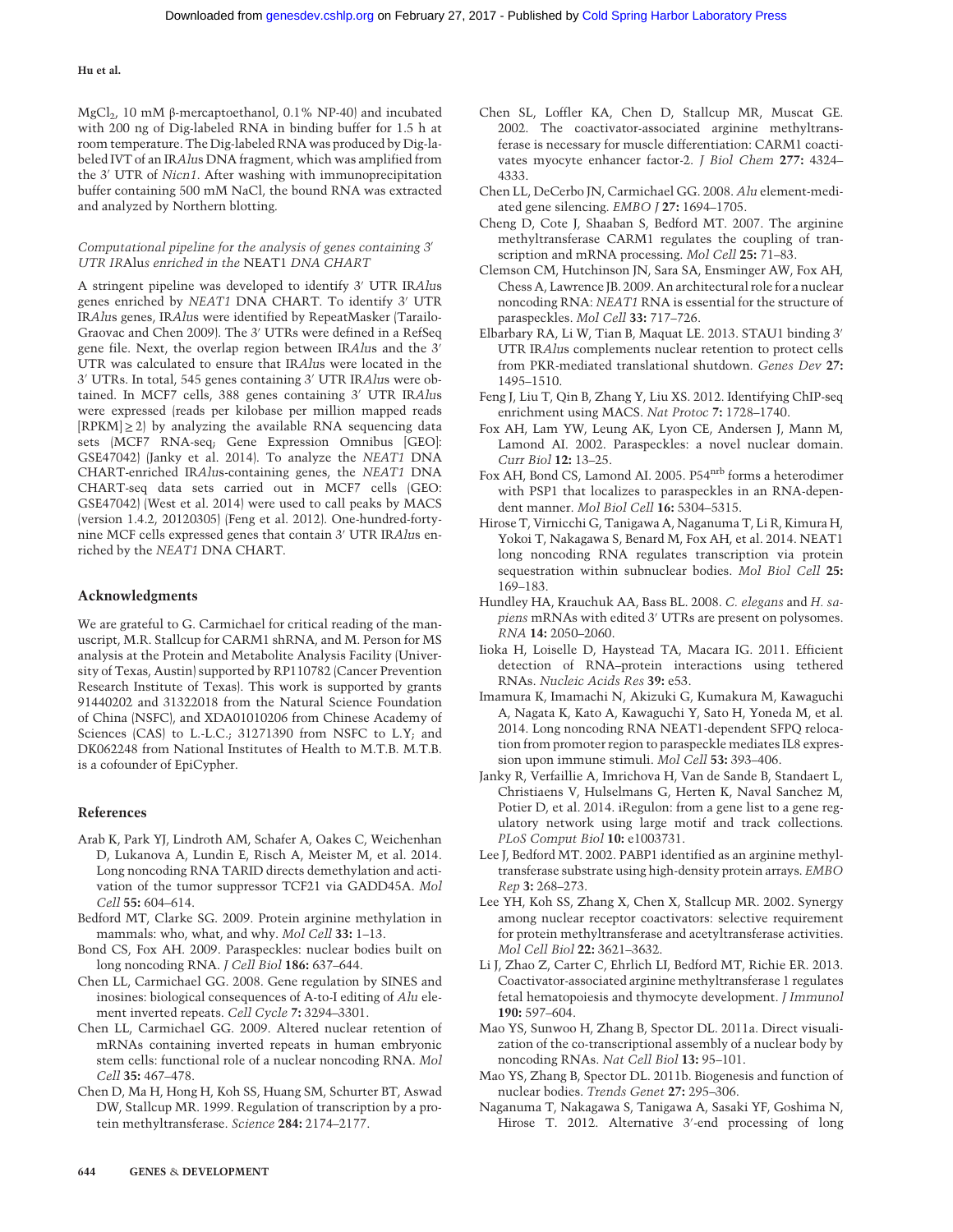noncoding RNA initiates construction of nuclear paraspeckles. EMBO J 31: 4020–4034.

- Ou CY, LaBonte MJ, Manegold PC, So AY, Ianculescu I, Gerke DS, Yamamoto KR, Ladner RD, Kahn M, Kim JH, et al. 2011. A coactivator role of CARM1 in the dysregulation of β-catenin activity in colorectal cancer cell growth and gene expression. Mol Cancer Res 9: 660–670.
- Prasanth KV, Prasanth SG, Xuan Z, Hearn S, Freier SM, Bennett CF, Zhang MQ, Spector DL. 2005. Regulating gene expression through RNA nuclear retention. Cell 123: 249–263.
- Saha S, Murthy S, Rangarajan PN. 2006. Identification and characterization of a virus-inducible non-coding RNA in mouse brain. J Gen Virol 87: 1991–1995.
- Sasaki YT, Ideue T, Sano M, Mituyama T, Hirose T. 2009. MENε/β noncoding RNAs are essential for structural integrity of nuclear paraspeckles. Proc Natl Acad Sci 106: 2525–2530.
- Sunwoo H, Dinger ME, Wilusz JE, Amaral PP, Mattick JS, Spector DL. 2009. MENε/β nuclear-retained non-coding RNAs are upregulated upon muscle differentiation and are essential components of paraspeckles. Genome Res 19: 347–359.
- Tarailo-Graovac M, Chen N. 2009. Using RepeatMasker to identify repetitive elements in genomic sequences. Curr Protoc Bioinformatics C25: 4.10.1–4.10.14.
- Ulitsky I, Bartel DP. 2013. lincRNAs: genomics, evolution, and mechanisms. Cell 154: 26–46.
- West JA, Davis CP, Sunwoo H, Simon MD, Sadreyev RI, Wang PI, Tolstorukov MY, Kingston RE. 2014. The long noncoding RNAs NEAT1 and MALAT1 bind active chromatin sites. Mol Cell 55: 791–802.
- Wickham L, Duchaine T, Luo M, Nabi IR, DesGroseillers L. 1999. Mammalian staufen is a double-stranded-RNA- and tubulinbinding protein which localizes to the rough endoplasmic reticulum. Mol Cell Biol 19: 2220–2230.
- Xu W, Chen H, Du K, Asahara H, Tini M, Emerson BM, Montminy M, Evans RM. 2001. A transcriptional switch mediated by cofactor methylation. Science 294: 2507–2511.
- Yadav N, Cheng D, Richard S, Morel M, Iyer VR, Aldaz CM, Bedford MT. 2008. CARM1 promotes adipocyte differentiation by coactivating PPARγ. EMBO Rep 9: 193–198.
- Yang YS, Hanke JH, Carayannopoulos L, Craft CM, Capra JD, Tucker PW. 1993. NonO, a non-POU-domain-containing, octamer-binding protein, is the mammalian homolog of Drosophila nonAdiss. Mol Cell Biol 13: 5593–5603.
- Yang Y, Lu Y, Espejo A, Wu J, Xu W, Liang S, Bedford MT. 2010. TDRD3 is an effector molecule for arginine-methylated histone marks. Mol Cell 40: 1016–1023.
- Yang L, Lin C, Liu W, Zhang J, Ohgi Kenneth A, Grinstein Jonathan D, Dorrestein Pieter C, Rosenfeld Michael G. 2011. ncRNA- and Pc2 methylation-dependent gene relocation between nuclear structures mediates gene activation programs. Cell 147: 773–788.
- Yang Y, McBride KM, Hensley S, Lu Y, Chedin F, Bedford MT. 2014. Arginine methylation facilitates the recruitment of TOP3B to chromatin to prevent R loop accumulation. Mol Cell 53: 484–497.
- Yin QF, Yang L, Zhang Y, Xiang JF, Wu YW, Carmichael GG, Chen LL. 2012. Long noncoding RNAs with snoRNA ends. Mol Cell 48: 219–230.
- Yin QF, Hu SB, Xu YF, Yang L, Carmichael GG, Chen LL. 2015. snoVectos for nuclear expression of RNA. Nucleic Acids Res 43: e5.
- Zhang Z, Carmichael GG. 2001. The fate of dsRNA in the nucleus: a p54(nrb)-containing complex mediates the nuclear retention of promiscuously A-to-I edited RNAs. Cell 106: 465–475.
- Zhang Q, Chen CY, Yedavalli VS, Jeang KT. 2013a. NEAT1 long noncoding RNA and paraspeckle bodies modulate HIV-1 posttranscriptional expression. mBio 4: e00596–00512.
- Zhang Y, Zhang XO, Chen T, Xiang JF, Yin QF, Xing YH, Zhu S, Yang L, Chen LL. 2013b. Circular intronic long noncoding RNAs. Mol Cell 51: 792–806.
- Zhao R, Bodnar MS, Spector DL. 2009. Nuclear neighborhoods and gene expression. Curr Opin Genet Dev 19: 172–179.